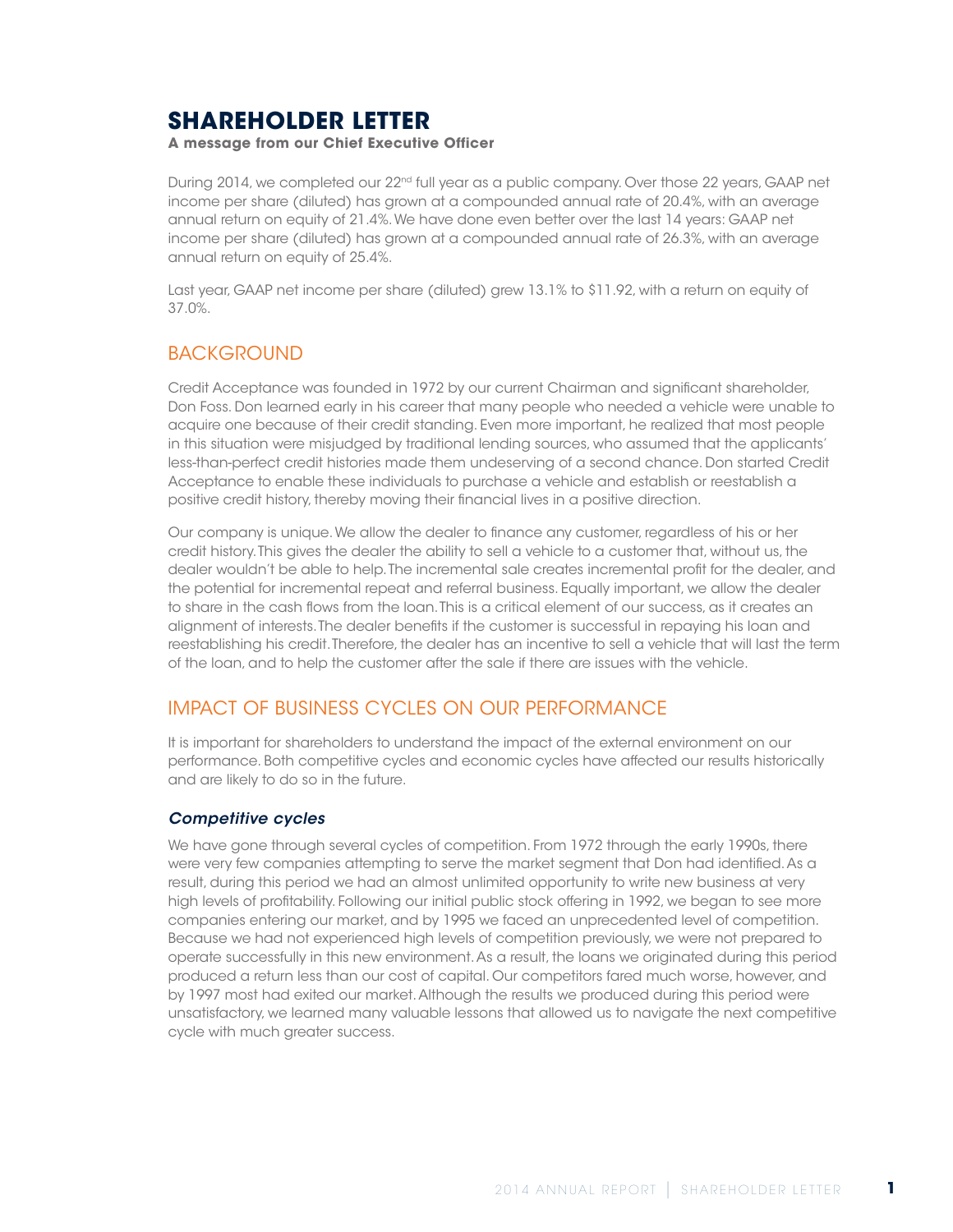That next cycle began in 2003. The environment became increasingly difficult as it became easier for competitors to obtain capital. The cycle came to a halt toward the end of 2007, when capital markets tightened.

In contrast to the unsatisfactory results we delivered during the first cycle, we produced very good ones during the 2003–2007 cycle. We had improved many important aspects of our business between the first and second cycles, including our ability to predict loan performance, deploy risk-adjusted pricing, monitor loan performance and execute key functions consistently. In addition, we gave a high priority to ensuring that we originated new loans with a large margin of safety, so that even if the loans did not perform as expected, they would still very likely produce acceptable financial results. We grew our loan volumes throughout the 2003–2007 period, but always balanced our desire to grow with an insistence on acceptable per loan profitability. This combination of growth and meaningful improvements in per loan profitability allowed us to grow our GAAP net income per share (diluted) to \$1.76 in 2007 from \$0.69 in 2002 in spite of the increasingly competitive environment.

When the cycle ended in late 2007, we were able to modify our pricing and write a significant volume of new loans at very high levels of per loan profitability. Although capital constraints did not allow us to write as much business in 2008–2009 as we would have liked, the improvements in per loan profitability allowed us to significantly improve our financial results in both of those years.

Starting in late 2009, we were able to complete a number of financing transactions that put us in position to increase unit volumes by 23.2% in 2010 and 30.2% in 2011, with per loan profitability near the high end of the historical range. This period of limited competition allowed us to produce very strong financial results—GAAP net income per share (diluted) grew to \$7.07 in 2011 from \$1.76 in 2007.

With interest rates low and capital widely available, we began to see competition return to the market in 2011. While loan growth remained strong in 2011, we were required to make several pricing changes which reduced per loan profitability during the year.

The competitive environment continued to be challenging in 2012, 2013, and the first nine months of 2014, and unit volume growth was modest in those periods—6.7%, 6.4% and 8.2%, respectively. Over those 33 months, volume per dealer declined, reflecting an increase in the number of companies willing to originate loans at prices that we were not willing to match. Instead, our strategy was to avoid competing on price and focus on growing the number of active dealers. Accordingly, we rapidly expanded our field sales force, which helped us to increase the number of active dealers to 7,247 in 2014 from 3,998 in 2011.

It was this increase in active dealers that enabled us to grow our loan volume, albeit modestly, while maintaining high levels of per loan profitability. In turn, the combination of modest growth and strong profitability enabled us to generate a substantial amount of cash, which we used to repurchase shares. Since year-end 2011, we have reduced the number of outstanding shares by 19.6%. Together, the share reduction, modest unit growth and strong per loan profitability caused GAAP net income per share (diluted) to grow to \$11.92 in 2014 from \$7.07 in 2011.

During the fourth quarter of 2014, unit volumes grew 19.4%, the highest quarterly growth rate since the fourth quarter of 2011. It seems likely that an improvement in the competitive environment contributed to our strong quarter, but our near-term outlook remains cautious. There continues to be an ample supply of capital to our industry, and as long as this continues, we believe the competitive environment will continue to be challenging.

Our longer term outlook is more optimistic. Given the history of our market, we do not expect the difficult environment to continue forever. While we can't predict when it will end, we believe our experience in prior difficult periods will enable us to navigate this period successfully.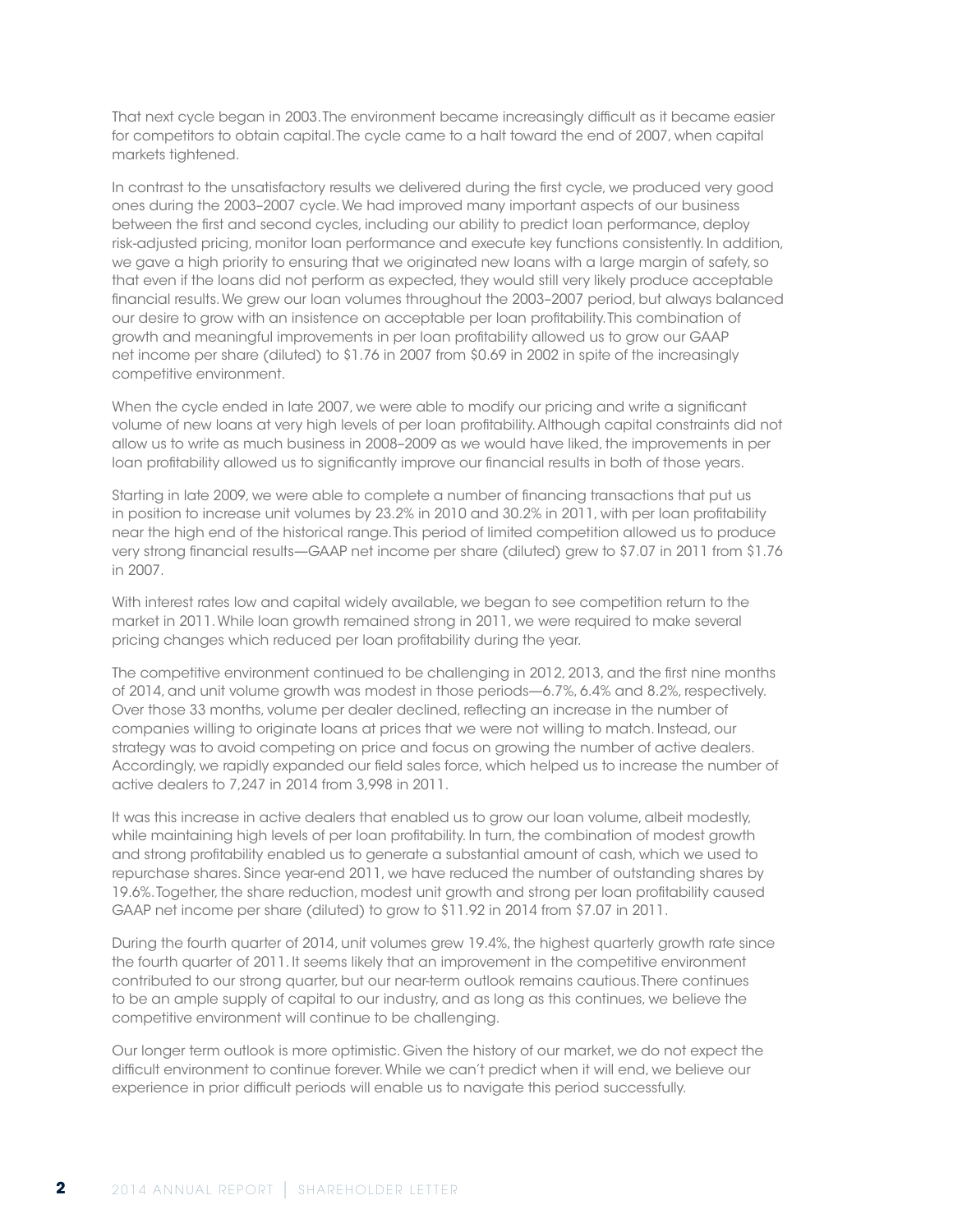#### *Economic cycles*

Economic cycles affect our business as well. Increases in the unemployment rate put downward pressure on loan performance, and conditions in the capital markets make it more difficult to access the capital we need to fund our business.

From 1972 through 1991, the Company experienced two significant increases in the unemployment rate. The first occurred in 1974–1975 and the second in 1980–1982. However, the information we accumulated during these periods was largely anecdotal, as we did not capture loan performance data during this early stage of the Company's development.

We began to capture loan performance data in 1991 (although we did not have the tools to adequately assess this data until 1997). The period from 1991 through April of 2008 was a time of relatively stable unemployment levels. The only significant increase in unemployment rates occurred in 2001. But that was a year in which we made major changes to our origination systems and loan programs that made it harder for us to draw clear conclusions from what we observed. As a result, prior to the most recent economic downturn, we had only a limited ability to predict the impact of sharply rising unemployment rates on our loan portfolio. One conclusion we did draw (from the limited information we had accumulated for the period 1972 through April 2008) was that our loans would likely perform better than many outside observers would expect. However, that conclusion was far from certain. The uncertainty about our loan performance during a period of rapidly rising unemployment was a primary reason that we had decided during the late 1990s to price new loans with a large margin of safety and to maintain conservative levels of debt.

The most recent financial crisis began to unfold in late 2007. Adding to the challenge was the fact that 2007 was also a period of intense competition within our industry. During 2007, we had to compete for new loan originations with an increasing number of companies that were willing to accept low returns and operate with lenient underwriting standards. Then the economic downturn worsened. From April 2008 through October 2009, the national unemployment rate increased from 5.0% to 10.0%. This combination of events—intense competition, followed by severe economic deterioration—provided a perfect test of our business model, one that would confirm either our views or the views of skeptics. We believe that our financial results during the financial crisis demonstrate that we passed the test with flying colors. GAAP net income per share (diluted) rose 22.7% in 2008 and 113.9% in 2009.

We did experience deterioration in our loan performance, but it was modest. In contrast, many of our competitors experienced a much greater fall-off in their loan performance and reported poor financial results. While we do not have as much insight into their experience as we do into our own, we believe that a significant share of the deterioration they recorded was due to poor underwriting rather than the impact of the economic downturn. Because our competitors generally target low levels of per loan profitability and use debt much more extensively than we do, any adverse change in loan performance should have a much more damaging impact on their results than on ours.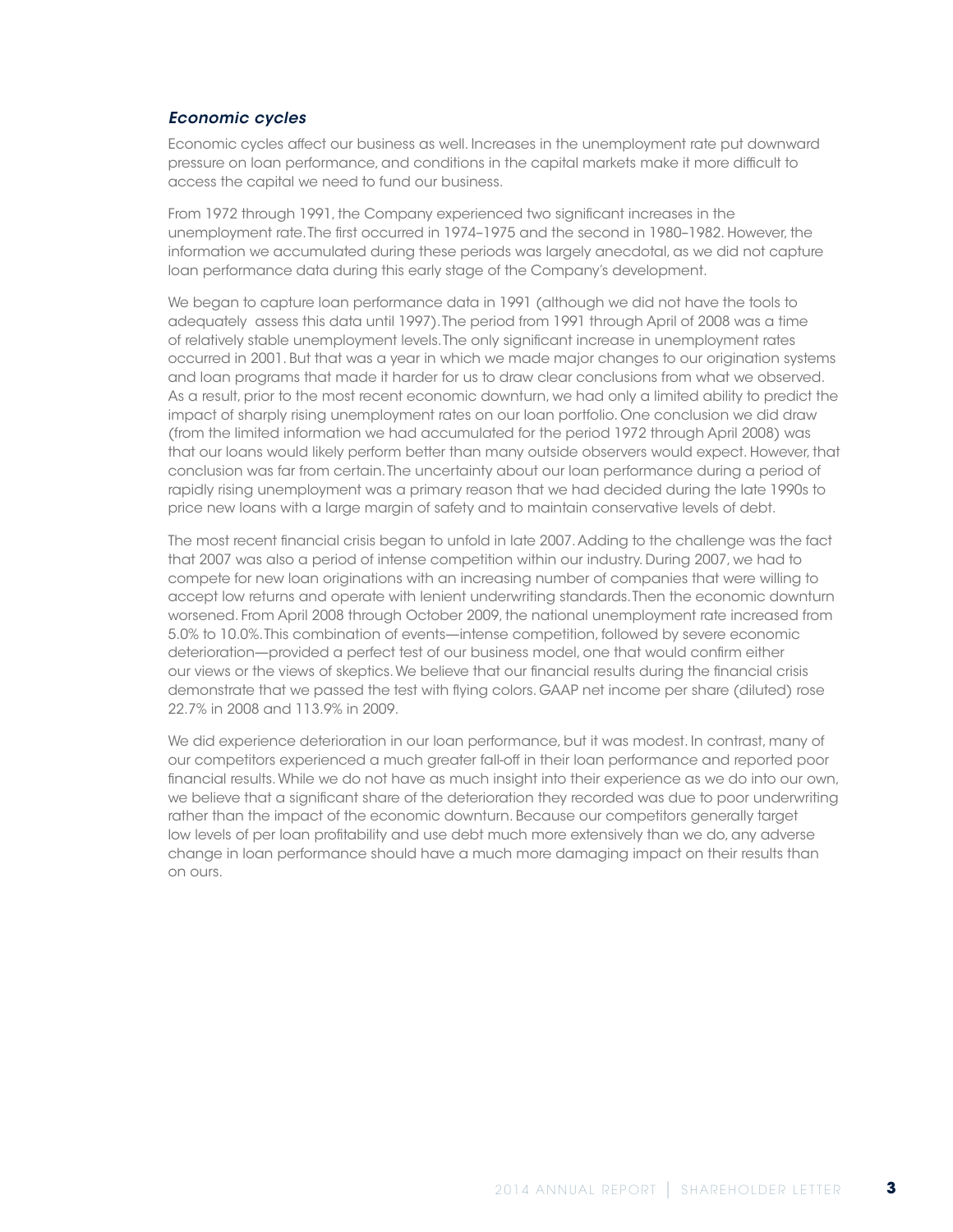#### *Access to capital*

Besides impacting loan performance, the financial crisis made it more difficult to access capital. The tightening of the capital markets began in mid-2007 and continued throughout 2008 and much of 2009. During 2008, we had enough success obtaining capital to be able to originate \$786.4 million in new loans, an increase of 14.1% from 2007.

The capital markets became less accessible as 2008 progressed, however. As a result, we began to slow originations growth through pricing changes which began in March and continued throughout the remainder of 2008. During 2009, we continued to slow originations based on the capital we had available. We originated \$619.4 million of new loans, 21.2% less than in 2008. While we would have preferred a higher level of originations, we did not have access to the new capital we would have required on terms that we found acceptable.

Our access to capital improved at the end of 2009, and since that time capital has been readily available at increasingly favorable rates. While easy access to capital will not last forever, we are hopeful that our strong results during the financial crisis along with the favorable reputation we have built with capital providers will prove to be important assets when difficult capital markets return.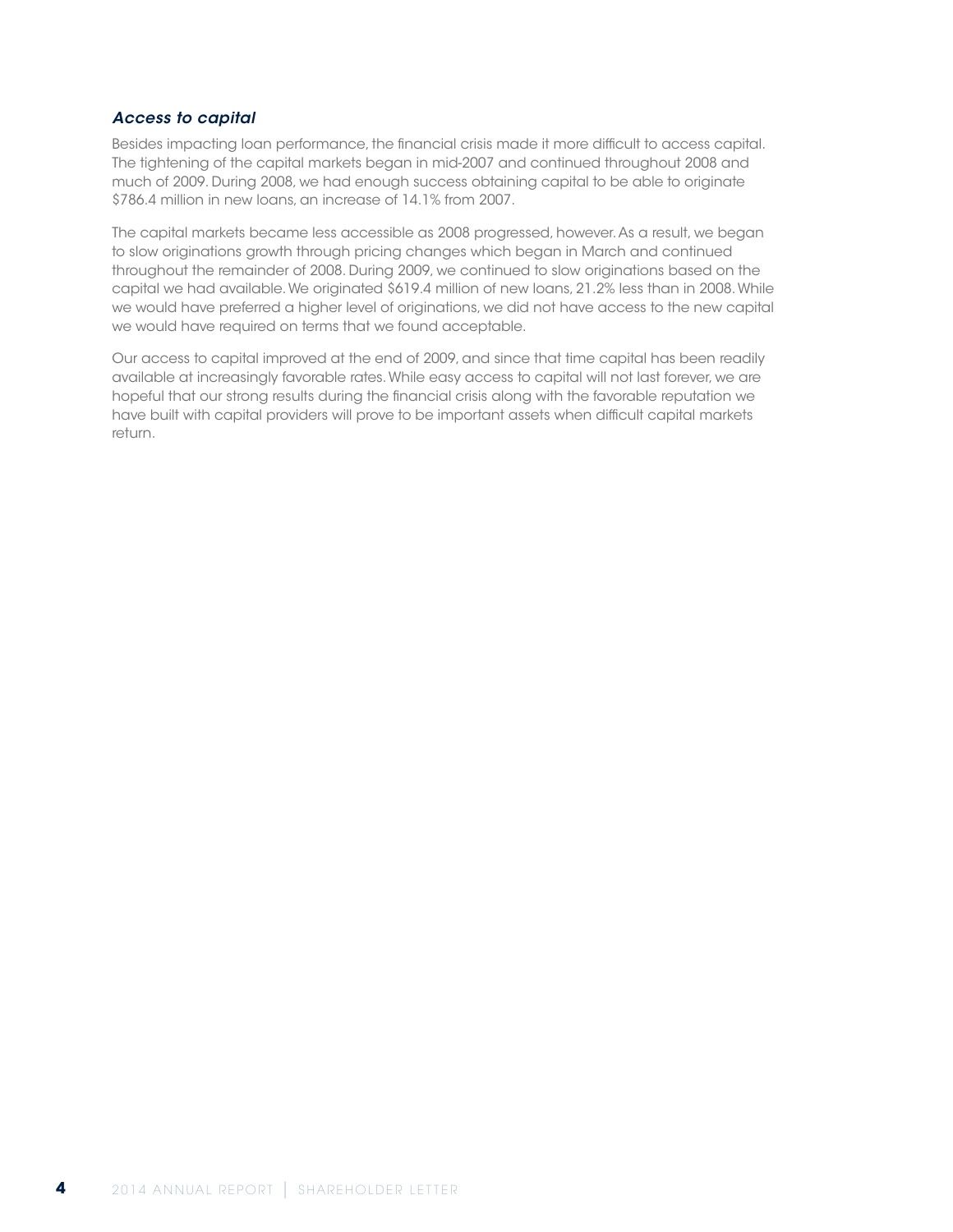# GAAP RESULTS

The table below summarizes our GAAP results for 1992–2014:

|                                       |                           | GAAP net income per share (diluted) | Year-to-year change |
|---------------------------------------|---------------------------|-------------------------------------|---------------------|
| 1992                                  | $\boldsymbol{\mathsf{S}}$ | 0.20                                |                     |
| 1993                                  | \$                        | 0.29                                | 45.0%               |
| 1994                                  | \$                        | 0.49                                | 69.0%               |
| 1995                                  | \$                        | 0.68                                | 38.8%               |
| 1996                                  | \$                        | 0.89                                | 30.9%               |
| 1997                                  | \$                        | 0.03                                | $-96.6%$            |
| 1998                                  | $\boldsymbol{\mathsf{S}}$ | 0.53                                | 1,666.7%            |
| 1999                                  | \$                        | (0.27)                              | $-150.9%$           |
| 2000                                  | $\boldsymbol{\mathsf{S}}$ | 0.51                                |                     |
| 2001                                  | \$                        | 0.57                                | 11.8%               |
| 2002                                  | $\boldsymbol{\mathsf{S}}$ | 0.69                                | 21.1%               |
| 2003                                  | \$                        | 0.57                                | $-17.4%$            |
| 2004                                  | \$                        | 1.40                                | 145.6%              |
| 2005                                  | \$                        | 1.85                                | 32.1%               |
| 2006                                  | \$                        | 1.66                                | $-10.3%$            |
| 2007                                  | \$                        | 1.76                                | 6.0%                |
| 2008                                  | \$                        | 2.16                                | 22.7%               |
| 2009                                  | \$                        | 4.62                                | 113.9%              |
| 2010                                  | $\boldsymbol{\mathsf{S}}$ | 5.67                                | 22.7%               |
| 2011                                  | \$                        | 7.07                                | 24.7%               |
| 2012                                  | $\boldsymbol{\mathsf{S}}$ | 8.58                                | 21.4%               |
| 2013                                  | \$                        | 10.54                               | 22.8%               |
| 2014                                  | \$                        | 11.92                               | 13.1%               |
| Compound annual growth rate 1992-2014 |                           |                                     | 20.4%               |

GAAP net income per share (diluted) increased 13.1% in 2014. Since 1992, GAAP net income per share (diluted) has grown at an annual compounded rate of 20.4%.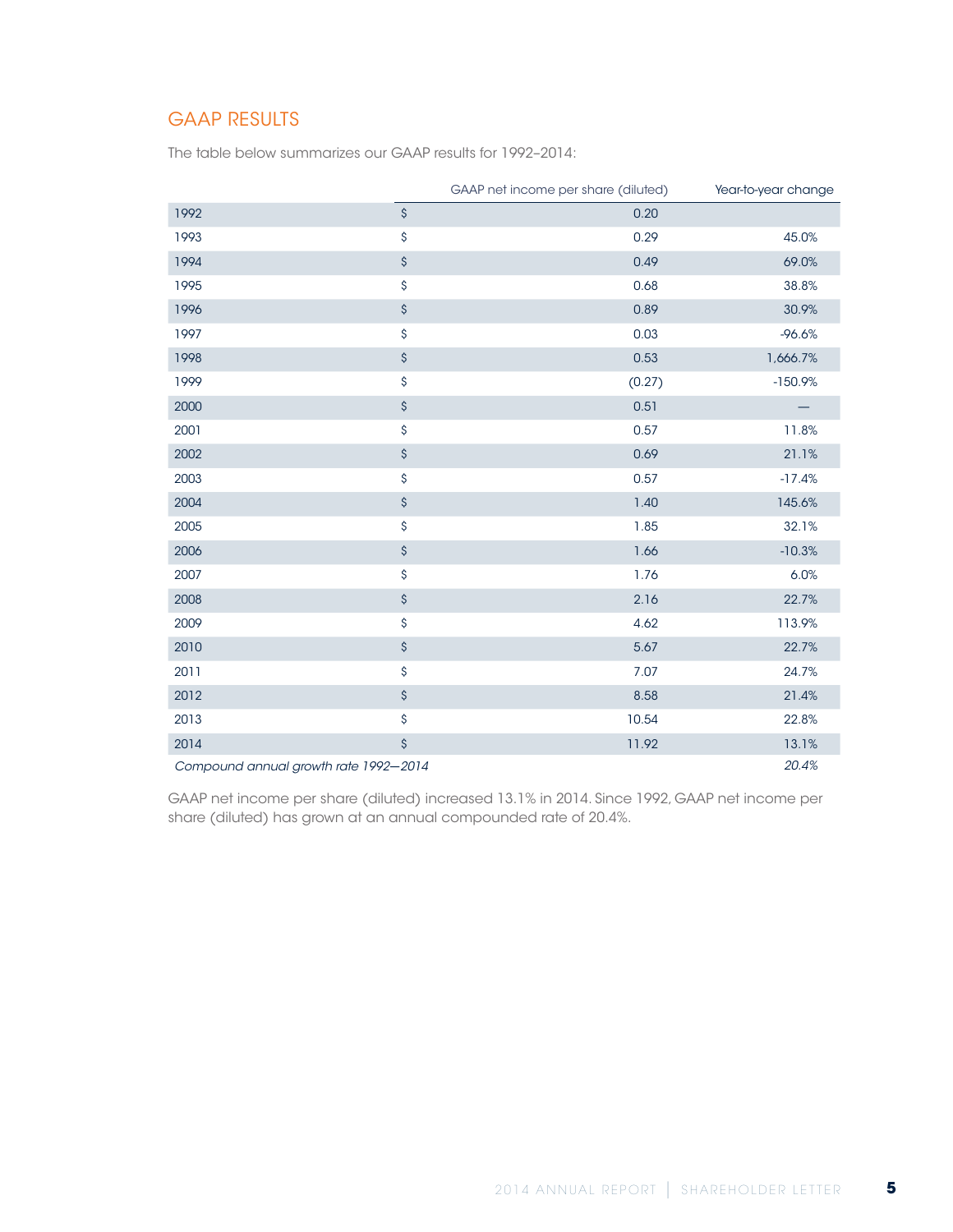### ADJUSTED RESULTS

Our reported financial results include both GAAP and adjusted numbers. Historically, to arrive at the latter, we have adjusted the GAAP results to normalize tax rates, eliminate non-recurring expenses and eliminate discontinued operations. (For simplicity, I have excluded these adjustments from prior-year letters.) There are two other adjustments which I have discussed in prior-year letters: (1) a floating yield adjustment, and (2) a program fee yield adjustment. In addition, in 2014 we made an adjustment related to a refinancing of our senior debt. All three adjustments are explained below:

### *Floating yield adjustment*

The purpose of this adjustment is to modify the calculation of our GAAP-based finance charge revenue so that both favorable and unfavorable changes in expected cash flows from loans receivable are treated consistently. To make the adjustment understandable, we must first explain how GAAP requires us to account for finance charge revenue, which is our primary revenue source.

Credit Acceptance is an indirect lender, which means that the loans are originated by an automobile dealer and immediately assigned to us. We compensate the automobile dealer for the loan through two types of payments. The first payment is made at the time of origination. The remaining compensation is paid over time based on the performance of the loan. The amount we pay at the time of origination is called an advance; the portion paid over time is called dealer holdback.

The finance charge revenue we will recognize over the life of the loan equals the cash we collect from the loan (i.e., repayments by the consumer), less the amounts we pay to the dealer (advance + dealer holdback). In other words, the finance charge revenue we will recognize over the life of the loan equals the cash inflows from the loan less the cash outflows to acquire the loan. This amount, plus a modest amount of revenue from other sources, less our operating expenses, interest and taxes, is the sum that will ultimately be paid to shareholders or reinvested in new assets.

Under our current GAAP accounting methodology, finance charge revenue is recognized on a level-yield basis. That is, the amount of loan revenue recognized in a given period, divided by the loan asset, is a constant percentage. Recognizing loan revenue on a level-yield basis is reasonable, conforms to industry practice, and matches the economics of the business.

Where GAAP diverges from economic reality is in the way it deals with changes in expected cash flows. The expected cash flows from a loan portfolio are not known with certainty. Instead, they are estimated. From an economic standpoint, if forecasted cash flows from one loan pool increase by \$1,000 and forecasted cash flows from another loan pool decrease by \$1,000, no change in our shareholders' economic position has occurred. GAAP, however, requires the Company to record the \$1,000 decrease as an expense in the current period (recorded as a provision for credit losses), and to record the \$1,000 favorable change as income over the remaining life of the loan pool.

For those relying on our GAAP financial statements, this disparate treatment has the effect of understating net income in the current period, and overstating it in future periods.

The floating yield adjustment reverses the GAAP-caused distortion by treating both favorable and unfavorable changes in expected cash flows consistently. That is, both types of changes are treated as adjustments to our loan yield over time. In addition, the floating yield adjustment has the benefit of simplifying our financial statements by eliminating the provision for credit losses, which is both volatile and not well understood by many investors.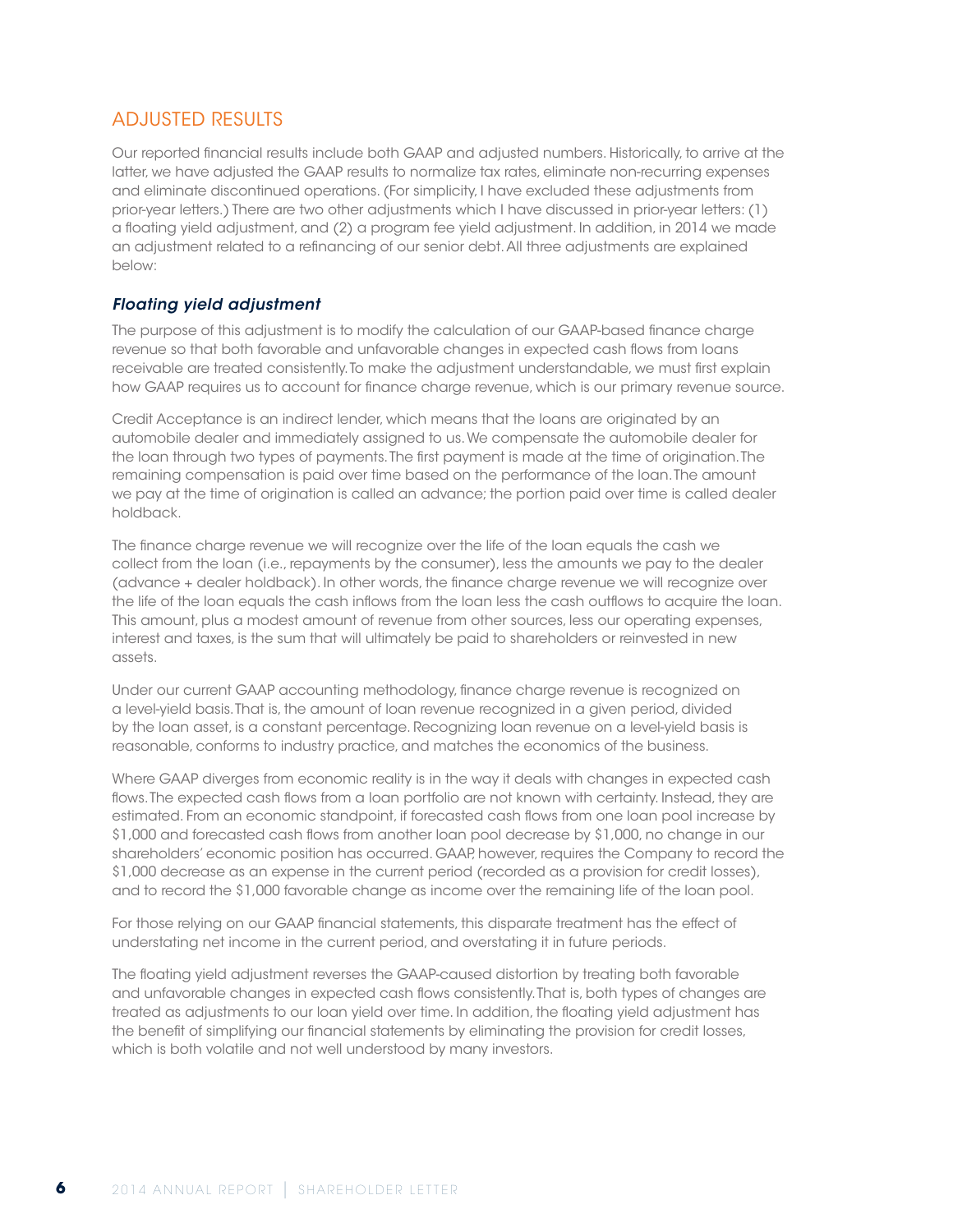#### *Program fee yield adjustment*

The purpose of this adjustment is to make the results for program fee revenue comparable across time periods. In 2001, the Company had begun charging dealers a monthly program fee. In accordance with GAAP, this fee was being recorded as revenue in the month the fee was charged. However, based on feedback from field sales personnel and dealers, the Company concluded that structuring the fee in this way was contributing to increased dealer attrition. To address the problem, the Company changed its method for collecting these fees.

As of January 1, 2007, the Company began to take the program fee out of future dealer holdback payments instead of collecting it in the current period. The change reduced per loan profitability, since cash that previously was collected immediately is now collected over time. In addition, the change required us to modify our GAAP accounting method for program fees. Starting January 1, 2007, the Company began to record program fees for GAAP purposes as an adjustment to the loan yield, effectively recognizing the fees over the term of the dealer loan. This revised GAAP treatment is more consistent with the cash economics. To allow for proper comparisons, the program fee adjustment applies the revised GAAP treatment to all pre-2007 periods. (Starting in 2012, this adjustment is no longer required since all pre-2007 program fees have now been fully recognized.)

#### *Senior notes adjustment*

On January 22, 2014, we issued \$300 million of 6.125% senior notes due 2021 (the "2021 notes"). On February 21, 2014, we used the net proceeds from the 2021 notes, together with borrowings under our revolving credit facilities, to redeem in full the \$350 million outstanding principal amount of our 9.125% senior notes due 2017 (the "2017 notes").

Under GAAP, the redemption of the 2017 notes was considered an extinguishment of debt. For the quarter ended March 31, 2014, our GAAP financial results included a pre-tax loss of \$21.8 million on extinguishment of debt. In addition, the quarter included \$1.4 million of additional interest expense caused by a one-month lag from the issuance of the 2021 notes to the redemption of the 2017 notes. These two items collectively reduced consolidated net income by \$14.6 million or \$0.62 per diluted share.

Under our non-GAAP approach, we deferred the two items as debt issuance costs, and are recognizing them ratably as interest expense over the term of the 2021 notes. The non-GAAP approach records the net benefit of the refinancing—i.e., the lower interest cost of the 2021 notes less the cost of paying off the 2017 notes early—over the period the new notes will be outstanding.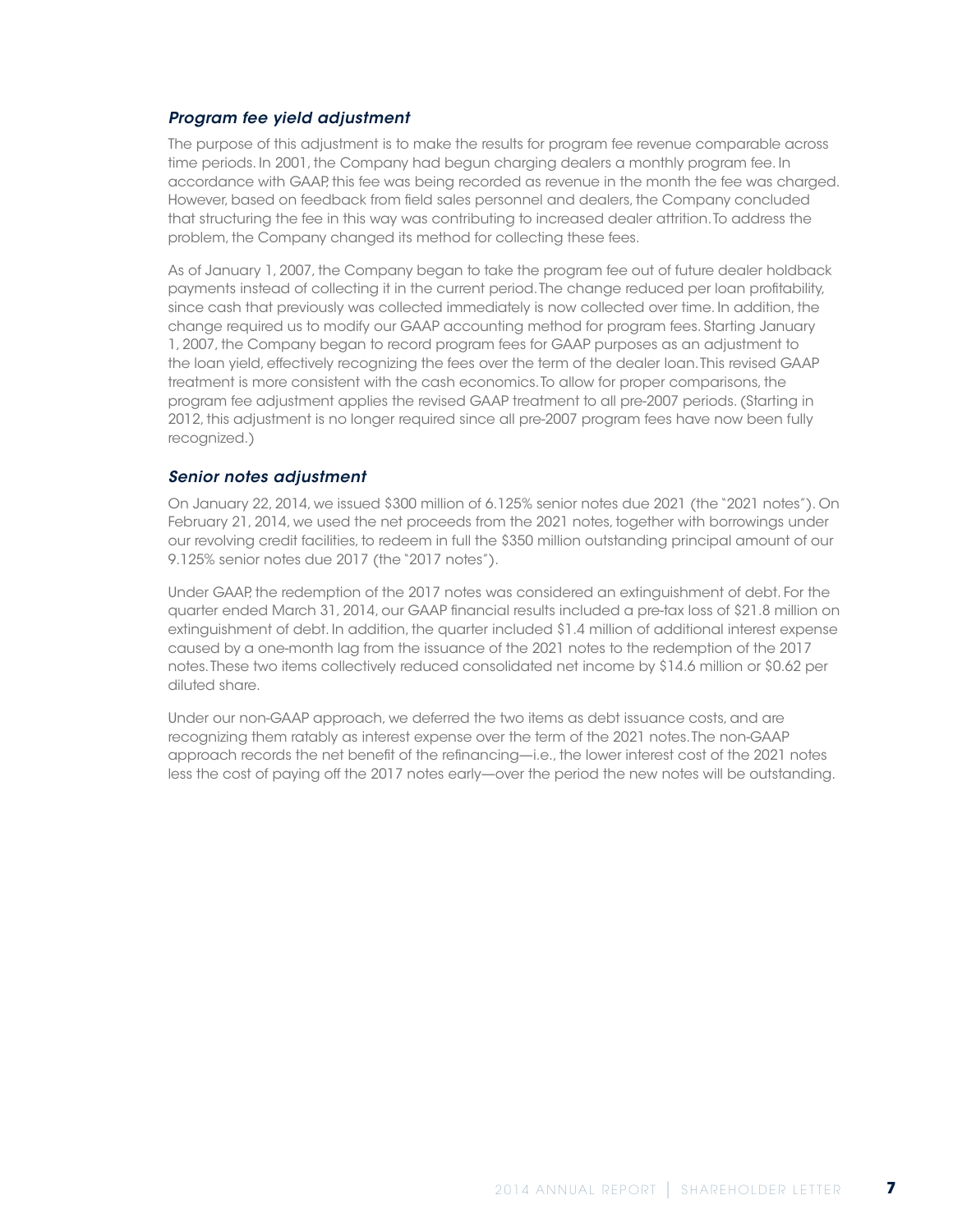The following tables show net income and net income per share (diluted) for 2001–2014 after the three adjustments:

(\$ in millions)

|                                                |    | GAAP net<br>income |                     | <b>Floating yield</b><br>adjustment |                    | Program fee<br>adjustment <sup>1</sup> |                    | Senior notes<br>adjustment |                    | Adjusted net<br>income <sup>2</sup> | Year-to-year<br>change |
|------------------------------------------------|----|--------------------|---------------------|-------------------------------------|--------------------|----------------------------------------|--------------------|----------------------------|--------------------|-------------------------------------|------------------------|
| 2001                                           | \$ | 24.7               | $\mathsf{\hat{S}}$  | 1.2                                 | \$                 | (1.1)                                  | $\mathsf{S}$       |                            | \$                 | 24.8                                |                        |
| 2002                                           | \$ | 29.8               | $\mathsf{\hat{S}}$  | 2.8                                 | \$                 | (2.2)                                  | Ŝ                  |                            | \$                 | 30.4                                | 22.5%                  |
| 2003                                           | \$ | 24.7               | $\mathsf{\hat{S}}$  | 1.4                                 | $\mathsf{\hat{S}}$ | (2.1)                                  | S.                 |                            | \$                 | 24.0                                | $-21.2%$               |
| 2004                                           | \$ | 57.3               | <sup>S</sup>        | (0.1)                               | \$                 | (1.0)                                  | -\$                |                            | \$                 | 56.2                                | 134.4%                 |
| 2005                                           | \$ | 72.6               | $\ddot{s}$          | (2.2)                               | $\hat{\mathsf{S}}$ | (2.1)                                  | - \$               |                            | \$                 | 68.3                                | 21.5%                  |
| 2006                                           | \$ | 58.6               | \$                  | 0.4                                 | \$                 | (2.8)                                  | \$                 |                            | \$                 | 56.2                                | $-17.6%$               |
| 2007                                           | \$ | 54.9               | $\mathsf{S}$        | 3.6                                 | $\mathsf{\hat{S}}$ | 5.0                                    | $\mathsf{\hat{S}}$ |                            | $\mathsf{\hat{S}}$ | 63.5                                | 12.8%                  |
| 2008                                           | \$ | 67.2               | <sup>S</sup>        | 13.1                                | \$                 | 2.0                                    | \$                 |                            | \$                 | 82.3                                | 29.7%                  |
| 2009                                           | \$ | 146.3              | $\hat{\mathcal{S}}$ | (19.6)                              | $\hat{\mathsf{S}}$ | 0.8                                    | $\mathsf{\hat{S}}$ |                            | \$                 | 127.5                               | 54.9%                  |
| 2010                                           | \$ | 170.1              | \$                  | 0.5                                 | \$                 | 0.3                                    | $\mathsf{\hat{S}}$ |                            | \$                 | 170.9                               | 34.0%                  |
| 2011                                           | \$ | 188.0              | $\mathsf{S}$        | 7.1                                 | $\mathsf{\hat{S}}$ | 0.3                                    | $\mathsf{\hat{S}}$ |                            | \$                 | 195.4                               | 14.4%                  |
| 2012                                           | \$ | 219.7              | \$                  |                                     | \$                 |                                        | \$                 |                            | \$                 | 219.7                               | 12.4%                  |
| 2013                                           | \$ | 253.1              | $\hat{\mathsf{S}}$  | (2.5)                               | $\hat{\mathsf{S}}$ |                                        | \$                 |                            | \$                 | 250.6                               | 14.1%                  |
| 2014                                           | \$ | 266.2              | <sub>S</sub>        | (6.0)                               | \$                 |                                        | \$                 | 12.5                       | \$                 | 272.7                               | 8.8%                   |
| 20.3%<br>Compound annual growth rate 2001-2014 |    |                    |                     |                                     |                    |                                        |                    |                            |                    |                                     |                        |

|                                                |    | GAAP net  |                    | <b>Floating yield</b> |                    | Program fee     |                    | Senior notes |                     | Adjusted               |              |
|------------------------------------------------|----|-----------|--------------------|-----------------------|--------------------|-----------------|--------------------|--------------|---------------------|------------------------|--------------|
|                                                |    | income    |                    | adjustment            | adjustment         |                 |                    | adjustment   | net income          |                        |              |
|                                                |    | per share |                    | per share             |                    | per share       |                    | per share    |                     | per share              | Year-to-year |
|                                                |    | (diluted) |                    | (diluted)             |                    | $(diluted)^{1}$ |                    | (diluted)    |                     | (diluted) <sup>2</sup> | change       |
| 2001                                           | \$ | 0.57      | \$                 | 0.03                  | \$                 | (0.03)          | $\zeta$            |              | \$                  | 0.57                   |              |
| 2002                                           | \$ | 0.69      | \$                 | 0.06                  | \$                 | (0.05)          | \$                 |              | \$                  | 0.70                   | 22.8%        |
| 2003                                           | \$ | 0.57      | \$                 | 0.03                  | \$                 | (0.05)          | $\zeta$            |              | \$                  | 0.55                   | $-21.4%$     |
| 2004                                           | \$ | 1.40      | \$                 |                       | \$                 | (0.03)          | \$                 |              | \$                  | 1.37                   | 149.1%       |
| 2005                                           | \$ | 1.85      | \$                 | (0.06)                | \$                 | (0.05)          | $\hat{\mathsf{S}}$ |              | $\hat{\mathcal{S}}$ | 1.74                   | 27.0%        |
| 2006                                           | \$ | 1.66      | \$                 | 0.01                  | \$                 | (0.08)          | \$                 |              | \$                  | 1.59                   | $-8.6%$      |
| 2007                                           | \$ | 1.76      | \$                 | 0.11                  | $\mathsf{\hat{S}}$ | 0.16            | $\hat{\mathsf{S}}$ |              | \$                  | 2.03                   | 27.7%        |
| 2008                                           | \$ | 2.16      | \$                 | 0.42                  | \$                 | 0.07            | \$                 |              | \$                  | 2.65                   | 30.5%        |
| 2009                                           | \$ | 4.62      | \$                 | (0.62)                | $\hat{\mathsf{S}}$ | 0.03            | $\mathsf{\hat{S}}$ |              | $\mathsf{\hat{S}}$  | 4.03                   | 52.1%        |
| 2010                                           | \$ | 5.67      | \$                 | 0.02                  | \$                 | 0.01            | \$                 |              | \$                  | 5.70                   | 41.4%        |
| 2011                                           | \$ | 7.07      | $\mathsf{\hat{S}}$ | 0.26                  | $\mathsf{\hat{S}}$ | 0.01            | $\mathsf{\hat{S}}$ |              | $\mathsf{\hat{S}}$  | 7.34                   | 28.8%        |
| 2012                                           | \$ | 8.58      | \$                 |                       | \$                 |                 | \$                 |              | \$                  | 8.58                   | 16.9%        |
| 2013                                           | \$ | 10.54     | \$                 | (0.11)                | $\hat{\mathsf{S}}$ |                 | \$                 |              | \$                  | 10.43                  | 21.6%        |
| 2014                                           | \$ | 11.92     | \$                 | (0.27)                | $\hat{\mathsf{S}}$ |                 | \$                 | 0.56         | \$                  | 12.21                  | 17.1%        |
| 26.6%<br>Compound annual growth rate 2001-2014 |    |           |                    |                       |                    |                 |                    |              |                     |                        |              |

<sup>1</sup> The program fee adjustment was concluded in 2011.

 $^2$  The adjusted net income and adjusted net income per share (diluted) results and year-to-year changes shown in the tables differ slightly from those published in the Company's year-end earnings releases. That is because the earnings release figures include additional adjustments related to taxes, non-recurring expenses and discontinued operations. Those additional adjustments have been excluded from the tables for simplicity.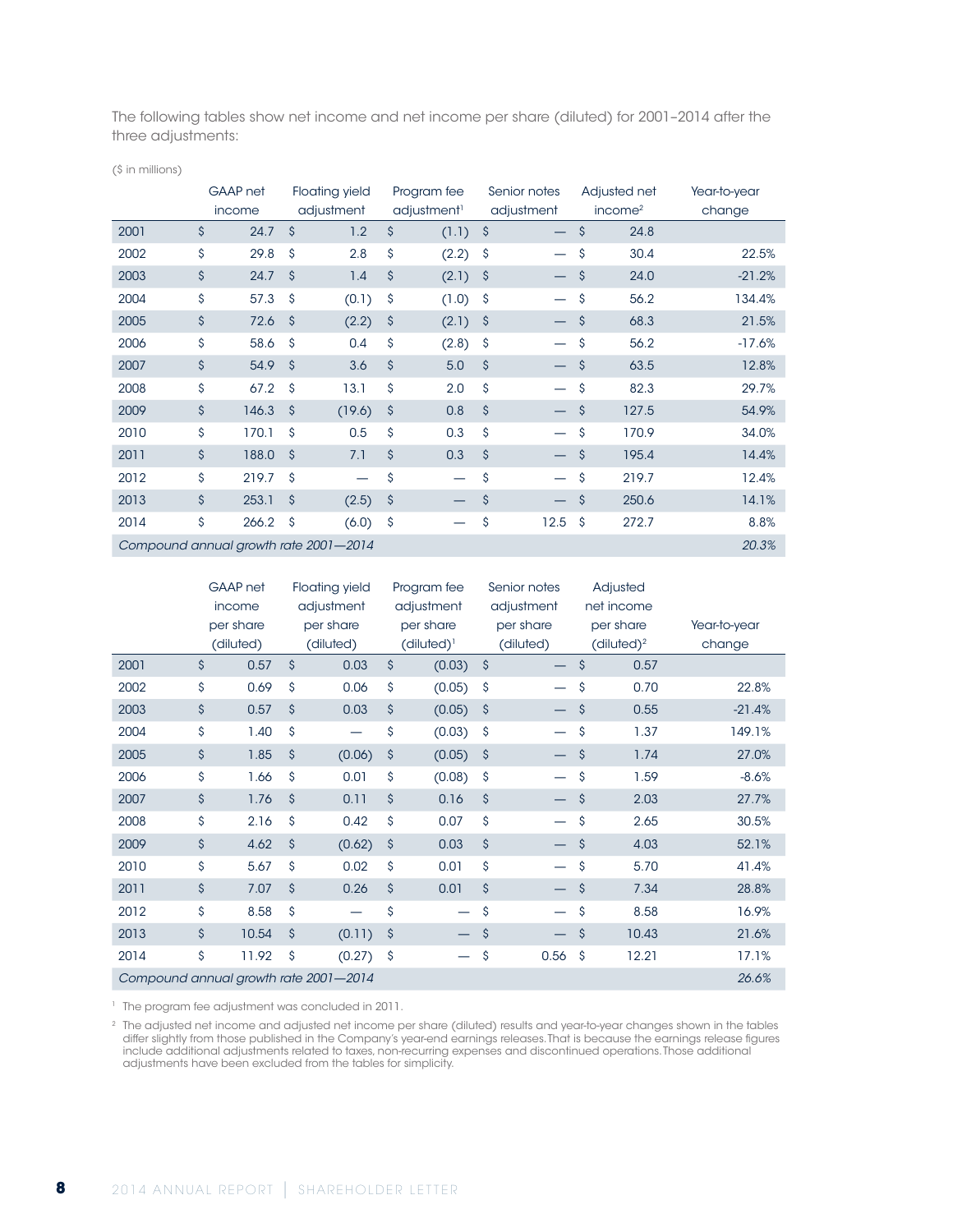As the second table shows, adjusted net income per share (diluted) increased 17.1% in 2014. Over the full 14-year period, adjusted net income per share (diluted) increased at an annual compounded rate of 26.6%. While this compounded rate is very similar to the one for GAAP net income per share (26.3%), in certain years the adjustments led to significant differences between GAAP and adjusted results. The program fee adjustment had a significant impact in 2007, while the floating yield adjustment had a significant impact in 2008 and 2009. During 2008, we reduced our expectations for loan performance, causing GAAP net income to be less than adjusted net income (since GAAP requires decreases in expected cash flows to be recorded as an expense in the current period). Then, as 2009 progressed, it became clear that we had reduced our expectations by too much in 2008, so in 2009 we reversed a portion of the expense. In addition, the new loans we wrote in 2009 performed better than we expected. The effect of better-thanexpected results was to make GAAP net income in 2009 considerably higher than adjusted net income—the opposite of the relationship seen in 2008. When the two years are combined, the GAAP result is very similar to the adjusted result; however, when 2008 and 2009 are viewed separately, we believe that the adjusted results more accurately reflect our performance in each year.

In 2014, the floating yield adjustment reduced adjusted net income. As explained above, when loan performance is worse than expected, GAAP requires us to record a provision for credit losses. When loan performance exceeds expectations, as it did in 2014, GAAP requires that a portion of the provision recorded in prior periods be reversed in the current period, which increases net income. The floating yield adjustment reverses the current-period impact of better loan performance and instead records that impact over time.

The senior notes adjustment for 2014 had the opposite effect from the floating yield adjustment—it increased adjusted net income, by reversing the loss on extinguishment of debt and the additional interest expense. Both of these items are being recorded ratably over the life of the new senior notes.

# ECONOMIC PROFIT

We use a financial metric called Economic Profit to evaluate our financial results and determine incentive compensation. Besides including the three adjustments discussed above, Economic Profit differs from GAAP net income in one other important respect: Economic Profit includes a cost for equity capital.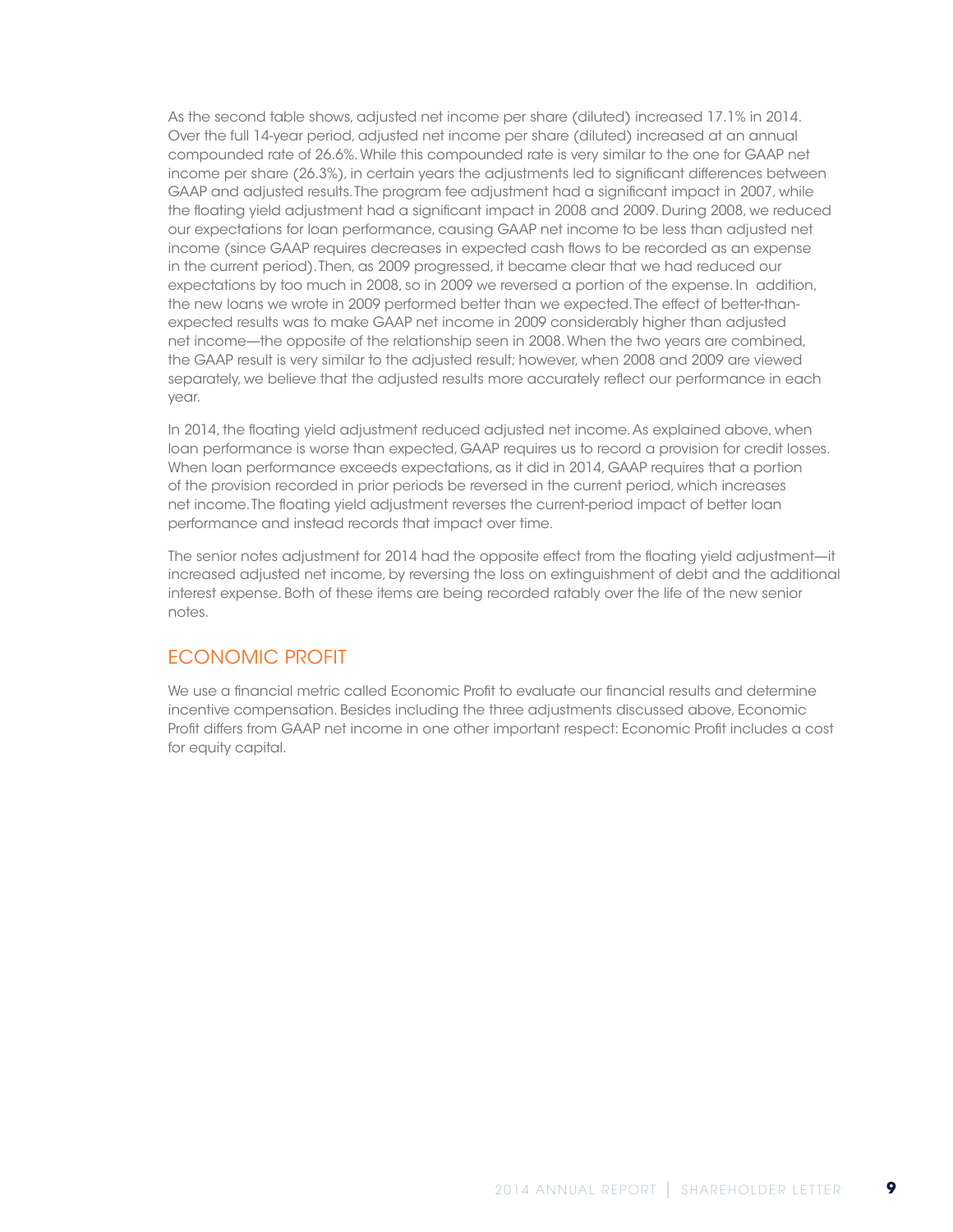The following table summarizes Economic Profit for 2001–2014:

(\$ in millions)

|      |                    | Adjusted net income |                    | Imputed cost of<br>equity <sup>1</sup> |                    | Economic Profit | Year-<br>to-year<br>change |
|------|--------------------|---------------------|--------------------|----------------------------------------|--------------------|-----------------|----------------------------|
| 2001 | \$                 | 24.8                | $\mathsf{\hat{S}}$ | (29.6)                                 | -\$                | (4.8)           |                            |
| 2002 | \$                 | 30.4                | \$                 | (35.5)                                 | -\$                | (5.1)           |                            |
| 2003 | \$                 | 24.0                | $\mathsf{\hat{S}}$ | (34.7)                                 | S.                 | (10.7)          |                            |
| 2004 | \$                 | 56.2                | Ŝ                  | (34.4)                                 | -\$                | 21.8            |                            |
| 2005 | \$                 | 68.3                | -Ŝ                 | (34.5)                                 | -\$                | 33.8            | 55.0%                      |
| 2006 | \$                 | 56.2                | \$                 | (29.6)                                 | -\$                | 26.6            | $-21.3%$                   |
| 2007 | \$                 | 63.5                | - \$               | (27.3)                                 | -\$                | 36.2            | 36.1%                      |
| 2008 | \$                 | 82.3                | Ŝ                  | (35.7)                                 | -Ŝ                 | 46.6            | 28.7%                      |
| 2009 | \$                 | 127.5               | $\mathsf{\hat{S}}$ | (46.0)                                 | -\$                | 81.5            | 74.9%                      |
| 2010 | \$                 | 170.9               | \$                 | (47.8)                                 | -\$                | 123.1           | 51.0%                      |
| 2011 | \$                 | 195.4               | $\mathsf{\hat{S}}$ | (51.1)                                 | $\hat{\mathsf{S}}$ | 144.3           | 17.2%                      |
| 2012 | \$                 | 219.7               | <sup>S</sup>       | (56.7)                                 | -\$                | 163.0           | 13.0%                      |
| 2013 | $\mathsf{\hat{S}}$ | 250.6               | $\mathsf{\hat{S}}$ | (75.2)                                 | $\mathsf{S}$       | 175.4           | 7.6%                       |
| 2014 | \$                 | 272.7               | Ŝ                  | (87.8)                                 | \$                 | 184.9           | 5.4%                       |

Economic Profit improved 5.4%<sup>2</sup> in 2014, to \$184.9 million from \$175.4 million in 2013. In 2001, Economic Profit had been a negative \$4.8 million.

Economic Profit is a function of three variables: the adjusted average amount of capital invested, the adjusted return on capital, and the adjusted weighted average cost of capital. The following table summarizes our financial performance in these areas for the last 14 years<sup>3</sup>:

| $\sqrt{2}$ 11 1 11 11 11 11 10 1      |                    |                                      |                               |                                              |         |
|---------------------------------------|--------------------|--------------------------------------|-------------------------------|----------------------------------------------|---------|
|                                       |                    | Adjusted average<br>capital invested | Adjusted return<br>on capital | Adjusted weighted<br>average cost of capital | Spread  |
| 2001                                  | $\mathsf{\hat{S}}$ | 469.9                                | 7.4%                          | 8.4%                                         | $-1.0%$ |
| 2002                                  | \$                 | 462.0                                | 7.7%                          | 8.9%                                         | $-1.2%$ |
| 2003                                  | $\hat{\mathsf{S}}$ | 437.5                                | 6.6%                          | 9.0%                                         | $-2.4%$ |
| 2004                                  | \$                 | 483.7                                | 13.1%                         | 8.6%                                         | 4.5%    |
| 2005                                  | \$                 | 523.4                                | 14.7%                         | 8.3%                                         | 6.4%    |
| 2006                                  | \$                 | 548.5                                | 12.9%                         | 8.1%                                         | 4.8%    |
| 2007                                  | \$                 | 710.1                                | 12.1%                         | 7.0%                                         | 5.1%    |
| 2008                                  | \$                 | 975.0                                | 11.2%                         | 6.4%                                         | 4.8%    |
| 2009                                  | $\mathsf{\hat{S}}$ | 998.7                                | 14.9%                         | 6.7%                                         | 8.2%    |
| 2010                                  | \$                 | 1,074.2                              | 18.7%                         | 7.2%                                         | 11.5%   |
| 2011                                  | \$                 | 1,371.1                              | 16.9%                         | 6.4%                                         | 10.5%   |
| 2012                                  | \$                 | 1,742.8                              | 14.9%                         | 5.5%                                         | 9.4%    |
| 2013                                  | $\mathsf{\hat{S}}$ | 2,049.2                              | 14.2%                         | 5.7%                                         | 8.5%    |
| 2014                                  | \$                 | 2,338.1                              | 13.2%                         | 5.3%                                         | 7.9%    |
| Compound annual growth rate 2001-2014 |                    | 13.1%                                |                               |                                              |         |

(\$ in millions)

<sup>1</sup> The imputed cost of equity is determined based on a formula that considers the risk of the business and the risk associated with our use of debt. The formula utilized for determining the imputed cost of equity is as follows: average equity x {(the average 30-year treasury rate + 5%) + [(1 - tax rate) x (the average 30-year treasury rate + 5% - pre-tax average cost-of-debt rate) x average debt/(average equity + average debt x tax rate)]}.

<sup>2</sup> The improvement in Economic Profit reported in the Company's 2014 year-end earnings release is 6.4%, as the earnings release reflects a normalized tax rate for each period, an adjustment that is omitted from this letter for simplicity.

<sup>3</sup> See Exhibit A for a reconciliation of the above adjusted financial measures to the most relevant GAAP financial measures.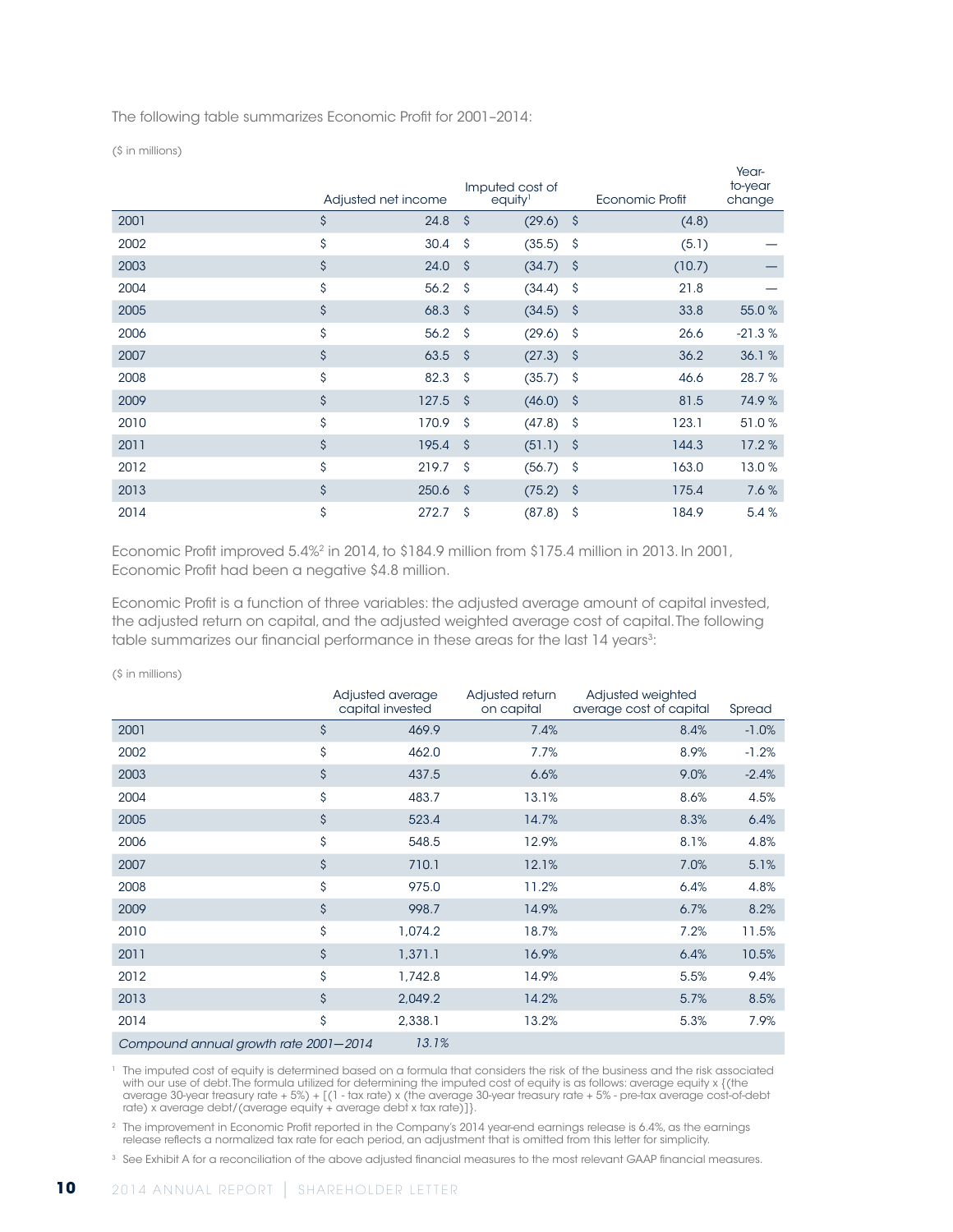As the table shows, we earned less than our cost of capital in 2001, 2002 and 2003. Although we were making steady progress in improving per loan profitability during this period, we were forced to reduce originations in 2002 due to capital constraints, and we recorded a \$7.2 million (after-tax) impairment expense in 2003 related to the liquidation of our United Kingdom operation. Both of these actions negatively impacted the reported results.

In each year from 2004 through 2014, Economic Profit was positive, and in each of those years except 2006, Economic Profit improved. The 2006 decline in Economic Profit was due to two factors: a \$7.0 million (after-tax) charge related to the settlement of litigation that had arisen from an activity occurring 10 years prior; and a \$4.4 million after-tax gain from discontinued operations recorded in 2005. In certain years (2007–2008, 2011–2014), Economic Profit improved mainly as a result of our growing the adjusted amount of capital invested. In other years (2004, 2009 and 2010), the driver was mainly an increase in the adjusted return on capital. In 2005, we combined modest growth in invested capital with a higher return on capital. That was also the case in 2006, since after adjustment for the \$7.0 million and \$4.4 million unusual items mentioned above, the return on capital in 2006 was higher than in 2005.

There are several trends worth mentioning. First, we have grown adjusted average capital each year since 2003. The growth has been due to a consistent increase in the number of dealers using our program partially offset by a general decline in the volume per dealer. We discuss this in more detail later in this letter.

Second, while the return on capital has been volatile, expenses as a percentage of capital have declined for seven of the last eight years, from 15.0% in 2006 to 7.3% in 2014. We expect this trend will continue as long as we grow, due to the fixed nature of a portion of our expenses. The volatility in the return on capital is due to the revenue component, which moves up and down based on the competitive environment. When the competitive environment is favorable, we reduce advance rates (the amount we pay to the dealer at loan origination), and that increases our return. When the competitive environment worsens, the opposite occurs. But growing expenses more slowly than capital allows us to achieve greater returns in both favorable and unfavorable environments.

Finally, a disproportionate amount of the improvement in Economic Profit occurred in the threeyear period (2009–2011) following the start of the financial crisis. Since 2001, Economic Profit has improved by \$189.7 million. Of that gain, 51.5% was added in just those three years. As competition has returned to the market, the improvement in Economic Profit has slowed.

In 2012, for example, Economic Profit improved by 13.0% as adjusted average capital increased by 27.1% but the return on capital declined by 11.8%. In 2013, Economic Profit improved by only 7.6% as adjusted average capital increased by 17.6% and the return on capital declined by 4.7%. And in 2014, Economic Profit improved by only 5.4% as adjusted average capital increased by 14.1% and the return on capital declined by 7.0%. Until the competitive environment improves, growing Economic Profit will be challenging.

### LOAN PERFORMANCE

One of the most important variables determining our financial success is loan performance. The most critical time to correctly assess future loan performance is at loan inception, since that is when we determine the advance we pay to the dealer.

At loan inception, we use a statistical model to estimate the expected collection rate for each loan. The statistical model is called a credit scorecard. Most consumer finance companies use such a tool to forecast the performance of the loans they originate. Our credit scorecard combines credit bureau data, customer data supplied in the credit application, vehicle data, and data captured from the loan transaction such as the amount of the down payment received from the customer or the initial loan term. We developed our first credit scorecard in 1998, and have revised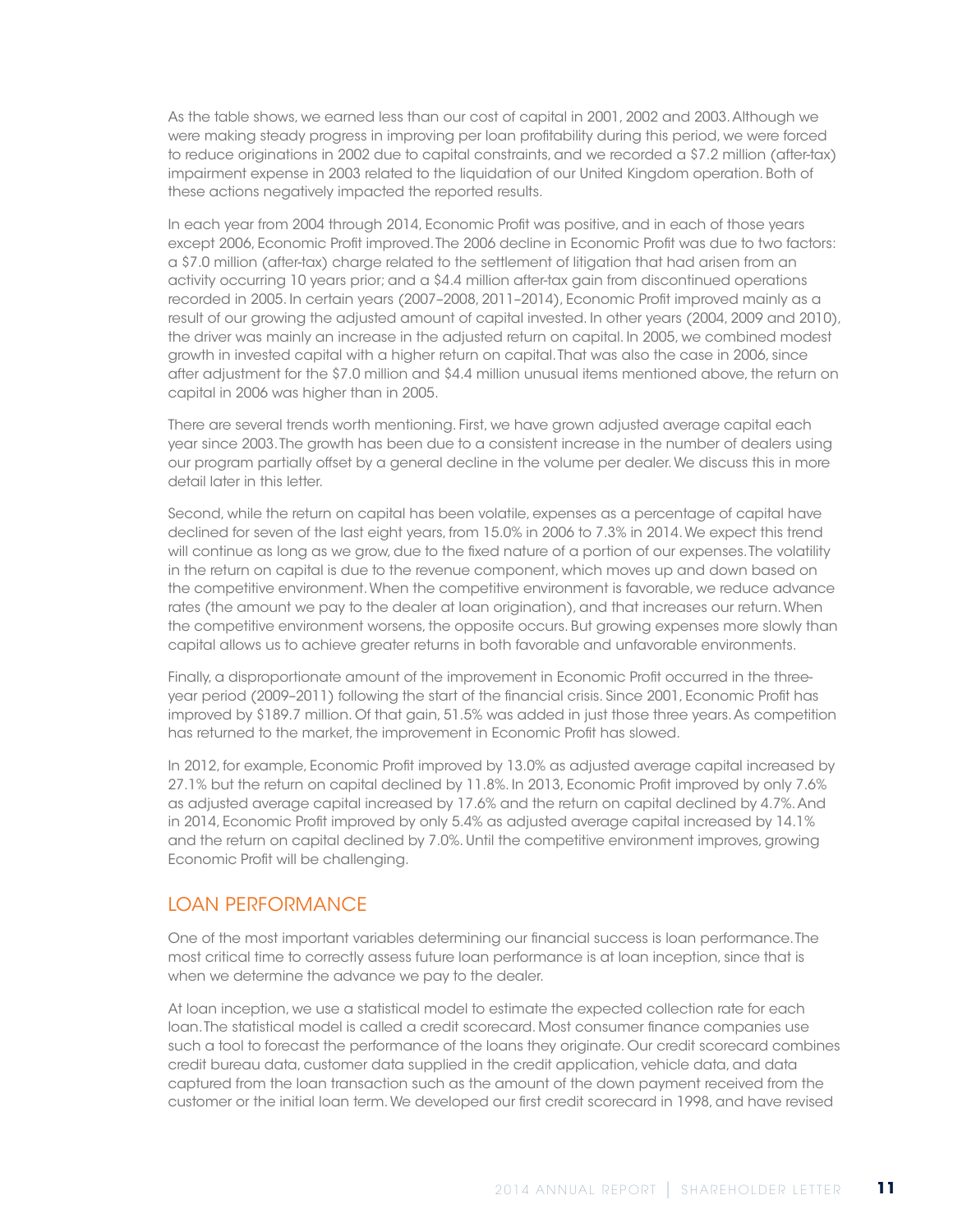it several times since then. An accurate credit scorecard allows us to properly price new loan originations, which improves the probability that we will actually realize our expected returns on capital.

Subsequent to loan inception, we continue to evaluate the expected collection rate for each loan. Our evaluation becomes more accurate as the loans age, as we use actual loan performance data in our forecast. By comparing our current expected collection rate for each loan with the rate we projected at the time of origination, we are able to assess the accuracy of that initial forecast.

|                      | December 31, 2014 forecast | Initial forecast | Variance |
|----------------------|----------------------------|------------------|----------|
| 2001                 | 67.3%                      | 70.4%            | $-3.1%$  |
| 2002                 | 70.4%                      | 67.9%            | 2.5%     |
| 2003                 | 73.7%                      | 72.0%            | 1.7%     |
| 2004                 | 73.0%                      | 73.0%            | 0.0%     |
| 2005                 | 73.7%                      | 74.0%            | $-0.3%$  |
| 2006                 | 70.0%                      | 71.4%            | $-1.4%$  |
| 2007                 | 68.0%                      | 70.7%            | $-2.7%$  |
| 2008                 | 70.3%                      | 69.7%            | 0.6%     |
| 2009                 | 79.4%                      | 71.9%            | 7.5%     |
| 2010                 | 77.2%                      | 73.6%            | 3.6%     |
| 2011                 | 74.0%                      | 72.5%            | 1.5%     |
| 2012                 | 73.4%                      | 71.4%            | 2.0%     |
| 2013                 | 73.7%                      | 72.0%            | 1.7%     |
| 2014                 | 72.6%                      | 71.8%            | 0.8%     |
| Average <sup>1</sup> | 73.1%                      | 71.8%            | 1.3%     |

The following table compares, for each of the last 14 years, our most current forecast of loan performance with our initial forecast:

<sup>1</sup> Calculated using a weighted average based on loan origination dollars.

Loans originated in three of the 14 years (2001, 2006 and 2007) have yielded actual collection results materially worse than our initial estimates, while originations in seven of the years (2002, 2003, 2009, 2010, 2011, 2012 and 2013) have yielded actual results materially better than our initial estimates. For the other four years (2004, 2005, 2008 and 2014), actual results have been very close to our initial estimates. On average, over the 14-year period, loans have performed 130 basis points better than our initial forecasts.

Loan performance can be explained by a combination of internal and external factors. Internal factors include the quality of our origination and collection processes, the quality of our credit scorecard, and changes in our policies governing new loan originations. External factors include the unemployment rate, the retail price of gasoline, vehicle wholesale values, and the cost of other required expenditures (such as for food and energy) that impact our customers. In addition, the level of competition is thought to impact loan performance through something called adverse selection.

Adverse selection as it relates to our market refers to an inverse correlation between the accuracy of an empirical scorecard and the number of lenders that are competing for the loan. Said another way, without any competition it is relatively easy to build a scorecard which accurately assesses the probability of payment based on attributes collected at the time of loan origination. As competition increases, creating an accurate scorecard becomes more challenging.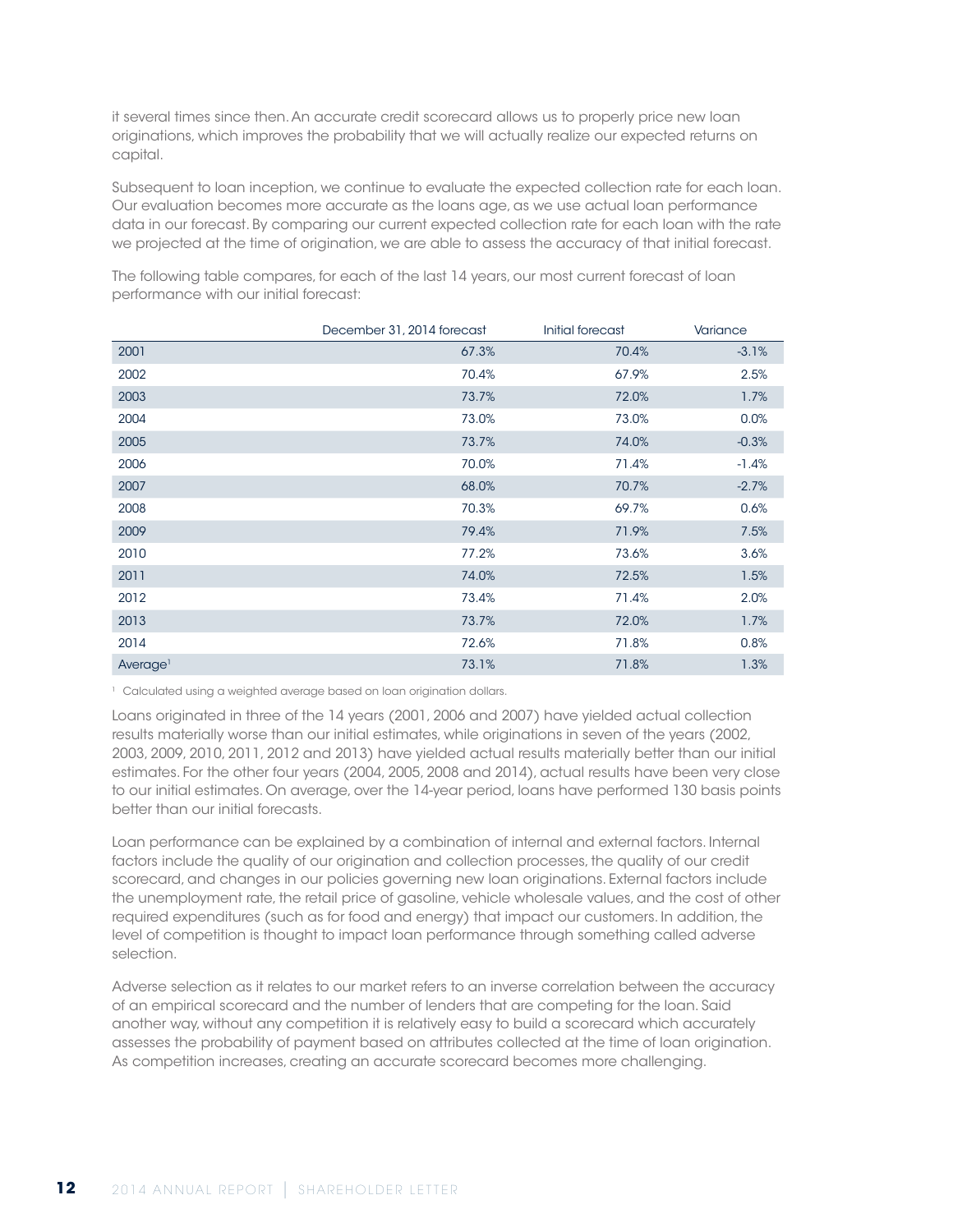To illustrate adverse selection, we will give a simple example. Assume that the scorecard we use to originate loans is based on a single variable, the amount of the customer's down payment, and that the higher the down payment, the higher the expected collection rate. Assume that for many years, we have no competitors and we accumulate performance data indicating that loans with down payments above \$1,000 consistently produce the same average collection rate. Then assume that we begin to compete with another lender whose scorecard ignores down payment and instead emphasizes the amount of the customer's weekly income.

As the new lender begins to originate loans, our mix of loans will be impacted as follows: We will start to receive loans for borrowers with lower average weekly incomes as the new lender originates loans for borrowers with higher weekly incomes—i.e., borrowers whose loans we would have previously originated. Furthermore, since our scorecard only focuses on down payment, the shift in our borrower mix will not be detected by our scorecard, and our collection rate expectation will remain unchanged. It is easy to see that this shift in borrower characteristics will have a negative impact on loan performance, and that this impact will be missed by our scorecard. Although the real world is more complex than this simple example—with hundreds of lenders competing for loans and with each lender using many variables in its scorecard—adverse selection is something that probably does impact loan performance.

As competition returned to the market over the past four years, we expected adverse selection to negatively impact loan performance. Consistent with that expectation, the positive variance shown in the table above declined. However, since the variances in all four years were positive, we have not yet adjusted our expectations for new originations to consider the impact of adverse selection. We will continue to carefully monitor newer loan originations with an awareness that loan performance could decline.

Predicting loan performance accurately at loan inception is important, and we are satisfied with the results achieved over the last 14 years. We estimate that a 100-basis-point change in the collection rate impacts the return on capital by only 30–50 basis points. As a result, even the loans we originated in 2001—for which the latest collection forecast lagged our initial forecast by 310 basis points—still have been profitable. That we have been able to avoid originating unprofitable loans over the last 14 years, including the years impacted by the financial crisis, is a significant accomplishment.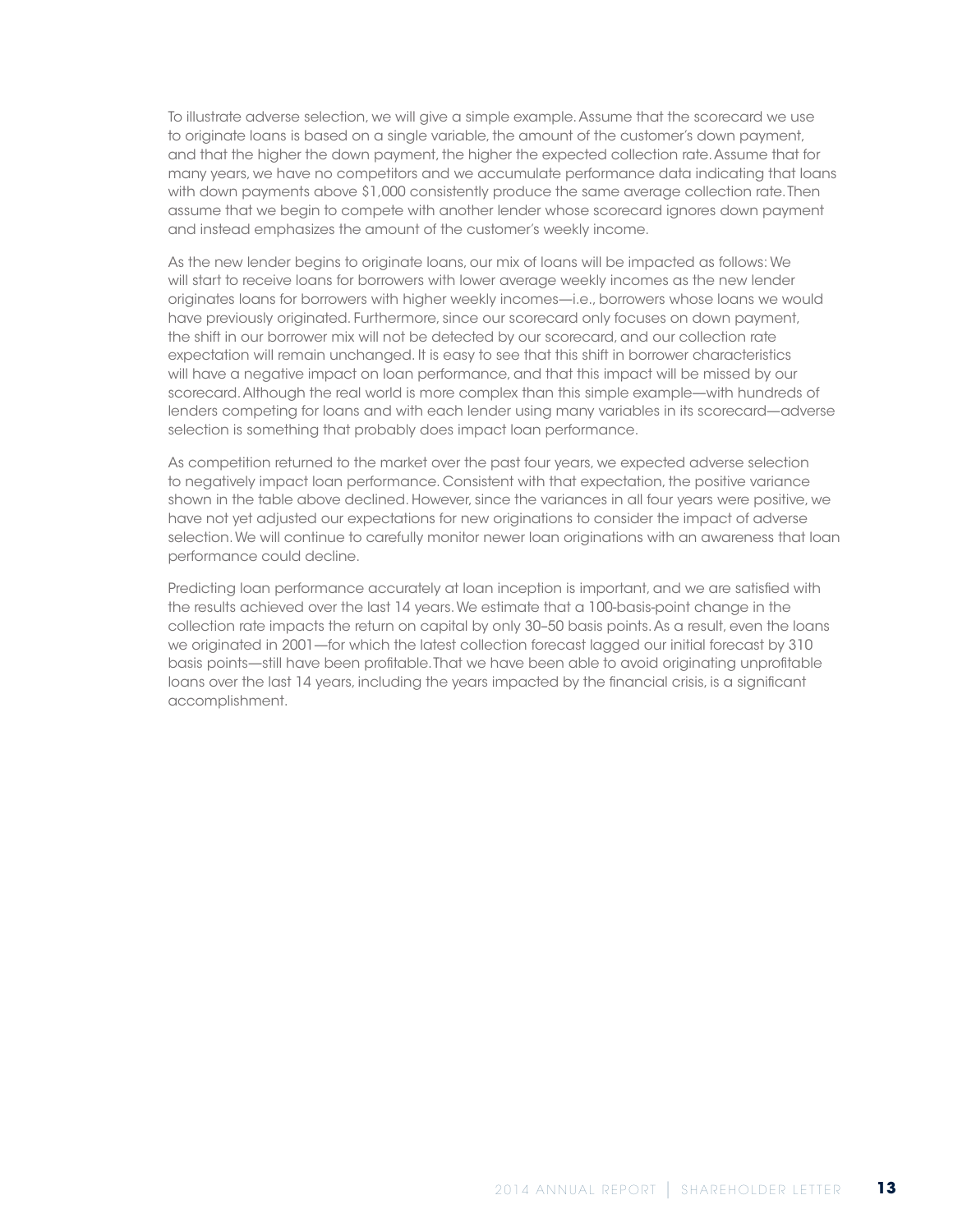### UNIT VOLUME

The following table summarizes unit volume growth for 2001–2014:

|                                       | Unit volume | Year-to-year change |
|---------------------------------------|-------------|---------------------|
| 2001                                  | 61,928      |                     |
| 2002                                  | 49,801      | $-19.6%$            |
| 2003                                  | 61,445      | 23.4%               |
| 2004                                  | 74,154      | 20.7%               |
| 2005                                  | 81,184      | 9.5%                |
| 2006                                  | 91,344      | 12.5%               |
| 2007                                  | 106,693     | 16.8%               |
| 2008                                  | 121,282     | 13.7%               |
| 2009                                  | 111,029     | $-8.5%$             |
| 2010                                  | 136,813     | 23.2%               |
| 2011                                  | 178,074     | 30.2%               |
| 2012                                  | 190,023     | 6.7%                |
| 2013                                  | 202,250     | 6.4%                |
| 2014                                  | 223,998     | 10.8%               |
| Compound annual growth rate 2001-2014 |             | 10.4%               |

In 2014, unit volumes grew 10.8%. Since 2001, unit volumes have grown at an annual compounded rate of 10.4%.

Unit volume is a function of the number of active dealers and the average volume per dealer. The following table summarizes the trend in each of these variables from 2001 to 2014:

|      | Active dealers | Year-to-year change Volume per dealer |      | Year-to-year change |
|------|----------------|---------------------------------------|------|---------------------|
| 2001 | 1,180          |                                       | 52.5 |                     |
| 2002 | 843            | $-28.6%$                              | 59.1 | 12.6%               |
| 2003 | 950            | 12.7%                                 | 64.7 | 9.5%                |
| 2004 | 1,212          | 27.6%                                 | 61.2 | $-5.4%$             |
| 2005 | 1,759          | 45.1%                                 | 46.2 | $-24.5%$            |
| 2006 | 2,214          | 25.9%                                 | 41.3 | $-10.6%$            |
| 2007 | 2,827          | 27.7%                                 | 37.7 | $-8.7%$             |
| 2008 | 3,264          | 15.5%                                 | 37.2 | $-1.3%$             |
| 2009 | 3,168          | $-2.9%$                               | 35.0 | $-5.9%$             |
| 2010 | 3,206          | 1.2%                                  | 42.7 | 22.0%               |
| 2011 | 3,998          | 24.7%                                 | 44.5 | 4.2%                |
| 2012 | 5,319          | 33.0%                                 | 35.7 | $-19.8%$            |
| 2013 | 6,394          | 20.2%                                 | 31.6 | $-11.5%$            |
| 2014 | 7,247          | 13.3%                                 | 30.9 | $-2.2%$             |

As the table shows, the gain in unit volumes over the 14-year period has resulted from an increase in the number of active dealers partially offset by a reduction in volume per dealer.

Active dealers grew from 1,180 in 2001 to 7,247 in 2014. In 2011, 2012 and 2013, the number of active dealers grew rapidly—by 24.7%, 33.0% and 20.2%, respectively. However, last year the number rose by only 13.3%, representing the slowest rate of increase since 2001, excluding those years (2002, 2003, 2009 and 2010) when capital constraints restricted our growth. While we believe we have a large market of potential dealers that could benefit from our program, two factors make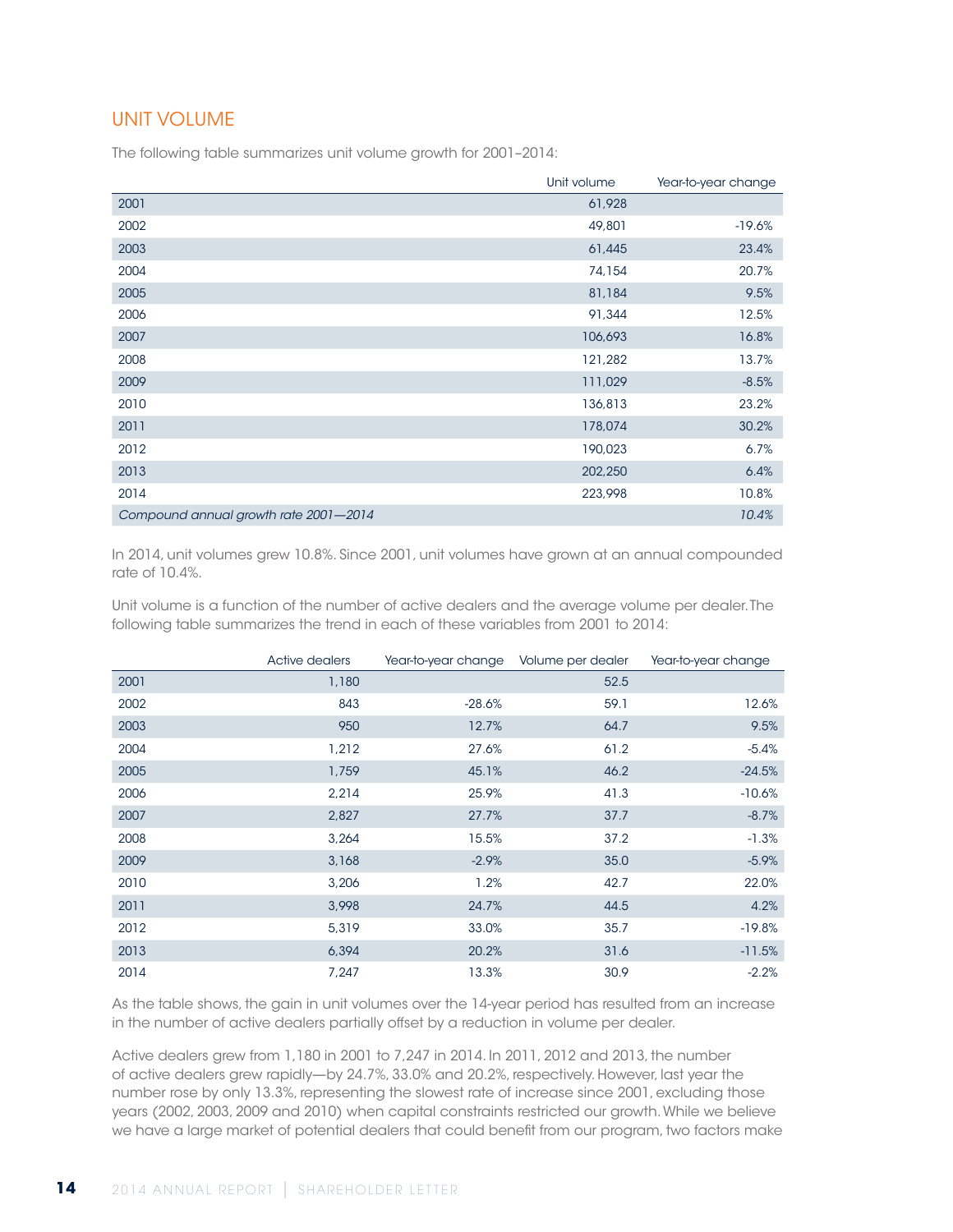growth in active dealers more difficult. First, increased levels of competition make it more difficult to enroll new dealers and more likely that dealers will decide to leave our program, since they have more alternatives to choose from. Second, as the number of active dealers increases, it becomes harder to grow at the same rate. The first factor will continue to challenge us until the competitive environment improves, but we do expect that improvement to occur at some point. But the second factor, the difficulty of maintaining the same growth rate as the base gets larger, is a challenge that will only increase with time.

After peaking in 2003 at 64.7 loans, volume per dealer declined by 41.7% over the next four years, to 37.7 loans in 2007. The declines that occurred during this period reflected our decision to maintain underwriting standards and a margin of safety in our pricing as the competitive environment became more difficult. Although we could have chosen to grow unit volume by pricing more aggressively to achieve higher average volume per dealer, we instead chose to focus on growing the number of active dealers. The results of this strategy were impressive. Although volume per dealer declined 41.7%, we increased unit volumes 73.6%. In addition, our return on capital for the period actually improved (averaging 13.2%), despite the more challenging competitive environment. This is a result that would not have occurred if we had priced more aggressively.

Average volume per dealer declined modestly in 2008 and 2009 as capital constraints limited our ability to grow. In 2010, volume per dealer increased 22.0% as we experienced both a favorable competitive environment and a plentiful supply of capital. In 2011, volume per dealer again increased but much more slowly (4.2%) as competition began to return to our market. The competition intensified in 2012 and 2013, and volume per dealer declined 19.8% and 11.5%, respectively. Last year, volume per dealer declined, but the decline was modest at 2.2%. Moreover, during the fourth quarter of 2014, volume per dealer improved by 5.0% from the prior-year fourth quarter, the first such improvement since the third quarter of 2011. Both the slower rate of decline in 2014 and the upturn in the fourth quarter suggest that the competitive environment may be moderating. But it is too early to conclude that these positive signs indicate a longer term trend, and our overall near-term outlook remains cautious.

### SHAREHOLDER DISTRIBUTIONS

Like any profitable business, we generate cash. Historically, we have used this cash to fund originations growth, repay debt or fund share repurchases.

We have used excess capital to repurchase shares when prices are at or below our estimate of intrinsic value (which is the discounted value of future cash flows). As long as the share price is at or below intrinsic value, we prefer share repurchases to dividends for several reasons. First, repurchasing shares below intrinsic value increases the value of the remaining shares. Second, distributing capital to shareholders through a share repurchase gives shareholders the option to defer taxes by electing not to sell any of their holdings. A dividend does not allow shareholders to defer taxes in this manner. Finally, repurchasing shares enables shareholders to increase their ownership, receive cash or do both based on their individual circumstances and view of the value of a Credit Acceptance share. (They do both if the proportion of shares they sell is smaller than the ownership stake they gain through the repurchase.) A dividend does not provide similar flexibility.

Since beginning our share repurchase program in mid-1999, we have repurchased approximately 31.9 million shares at a total cost of \$1.3 billion. In 2014, we repurchased approximately 2.7 million shares at a total cost of \$343.7 million.

Although our first priority is to ensure we have enough capital to fund new loan originations, to the extent we have excess capital we intend to continue to return it to shareholders as we have in the past.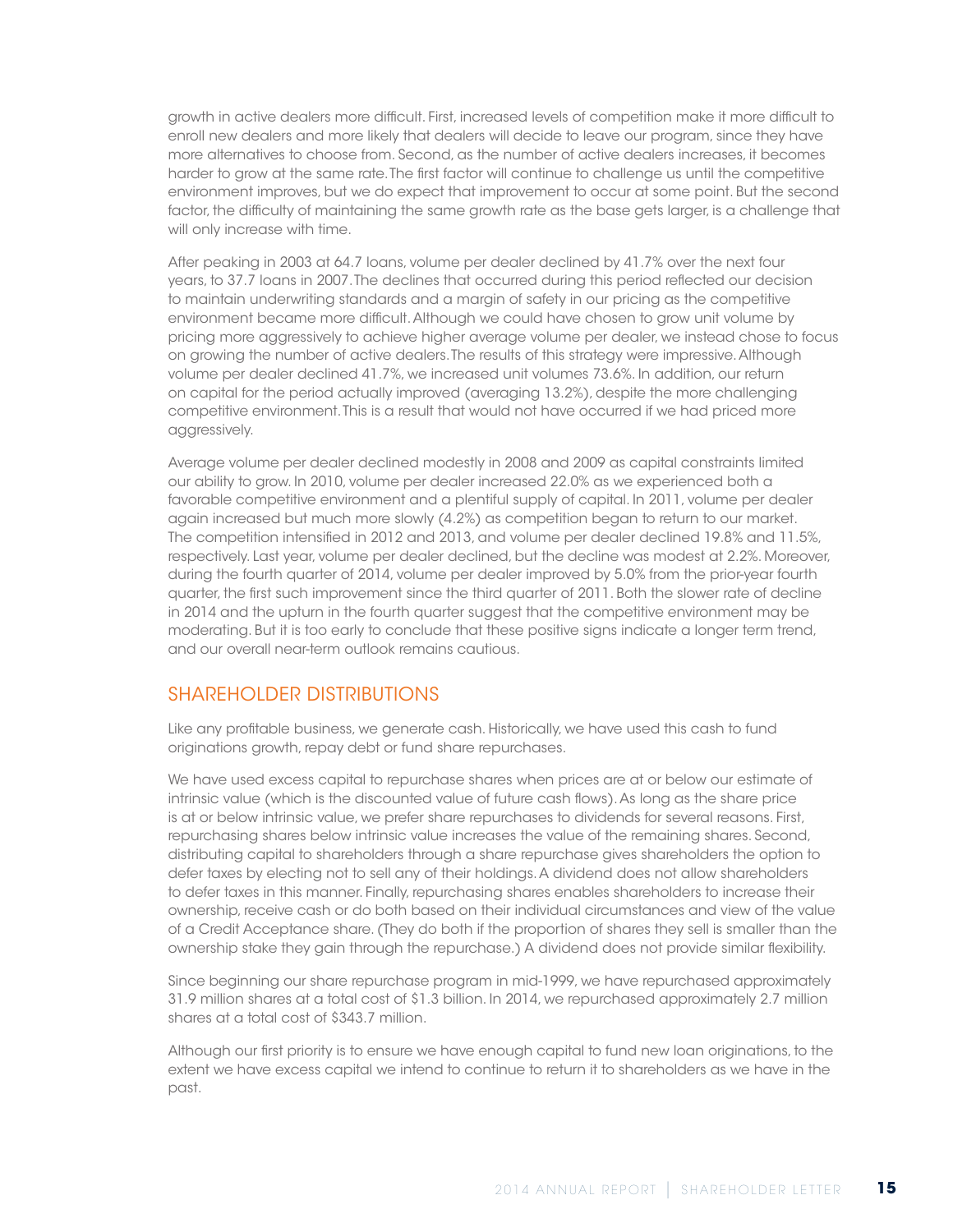### KEY SUCCESS FACTORS

Our financial success is a result of having a unique and valuable product and of putting in many years of hard work to develop the business.

Our core product has remained essentially unchanged for 42 years. We provide auto loans to consumers regardless of their credit history. Our customers consist of individuals who have typically been turned away by other lenders. Traditional lenders have many reasons for declining a loan. We have always believed that individuals, if given an opportunity to establish or reestablish a positive credit history, will take advantage of it. As a result of this belief, we have changed the lives of thousands of people.

However, as we have found, having a unique and valuable product is only one of the elements we need if we are to make our business successful. There are others, and many have taken years to develop. The following summarizes the key elements of our success today:

- We have developed the ability to offer guaranteed credit approval while maintaining an appropriate return on capital. It took years to develop the processes and accumulate the customer and loan performance data that we use to make profitable loans in our segment of the market.
- We understand the daily execution required to successfully service a portfolio of automobile loans to customers in our target market. There are many examples of companies in our industry that underestimated the effort involved and produced poor financial results. Approximately 50% of our team members work directly on some aspect of servicing our loan portfolio, and we are fortunate to have such a capable and engaged group.
- We have learned how to develop relationships with dealers that are profitable. Forging a profitable relationship requires us to select the right dealer, align incentives, communicate constantly and create processes to enforce standards. In our segment of the market, the dealer has significant influence over loan performance. Learning how to create relationships with dealers who share our passion for changing lives has been one of our most important accomplishments.
- We have developed a much more complete program for helping dealers serve this segment of the market. Over the years, many dealers have been overwhelmed by the work required to be successful in our program. Many dealers have quit, telling us the additional profits generated from our program were not worth the effort. We have continually worked to provide solutions for the many obstacles that our dealers encounter. It is impossible to quantify the impact of these initiatives on our loan volume because of the changing external environment. However, anecdotal evidence suggests our efforts have been worthwhile. We believe that continuing to make our program easier for dealers will likely produce additional benefits in the future.
- We have developed a strong management team. Because we are successful at retaining our managers, they become stronger each year as they gain experience with our business. Our senior management team, consisting of 23 individuals, averages 13 years of experience with our company. While we have added talent selectively over the past few years, the experience of our team is a key advantage. Our success in growing the business while simultaneously improving our returns on capital could not have occurred without the dedication and energy of this talented group.
- We have strengthened our focus on our core business. At times in our history, our focus had been diluted by the pursuit of other, non-core opportunities. Today, we offer one product and focus 100% of our energy and capital on perfecting this product and providing it profitably.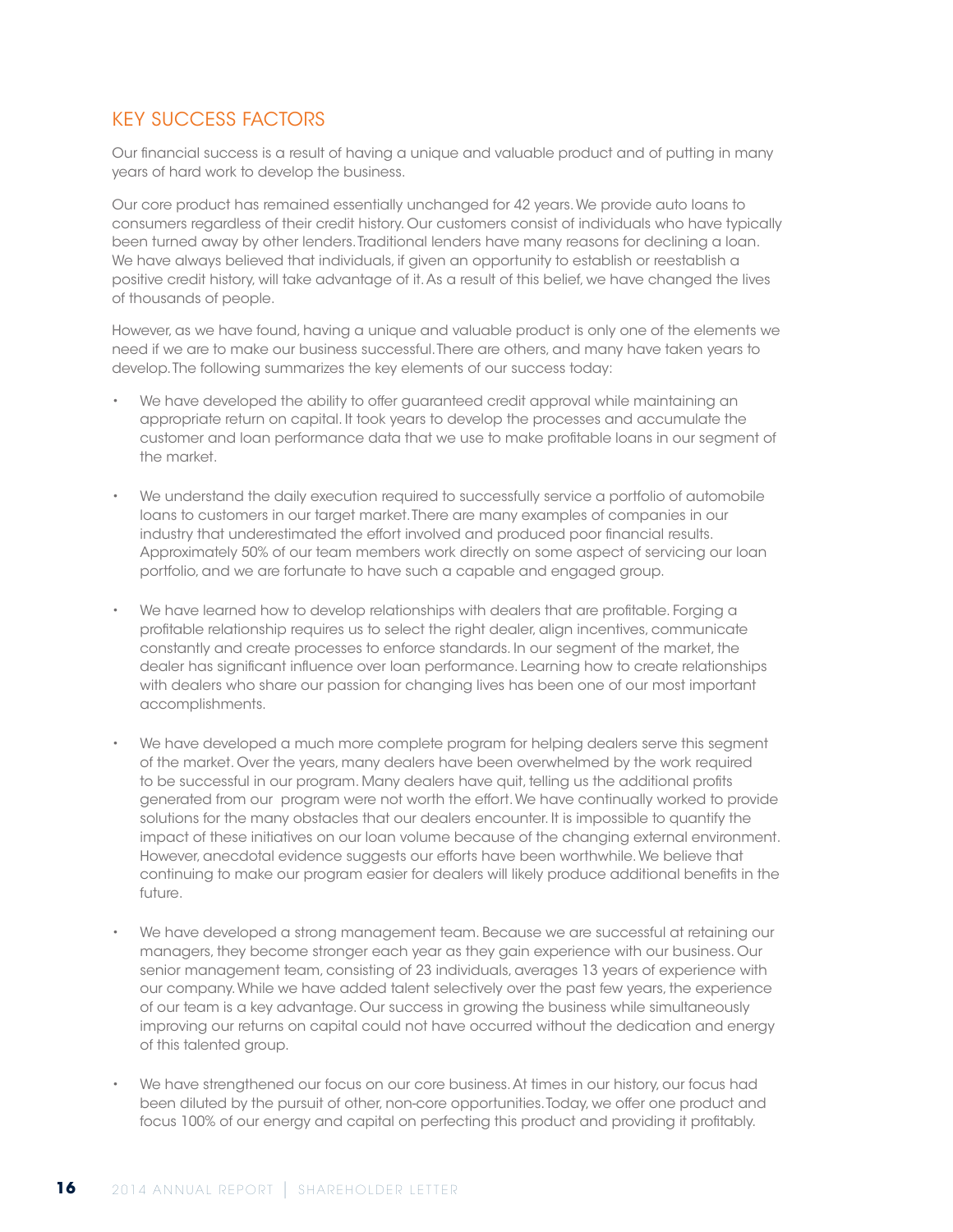- We have developed a unique software application, CAPS, for originating auto loans. Traditional indirect lending is inefficient. Many traditional lenders take one to four hours to process a loan application, and they decline most of the applications they process. We take 60 seconds, and we approve 100% of the applications submitted, 24 hours a day, seven days a week. In addition, our CAPS system makes our program easier for dealers to use, and allows us to deploy much more precise risk-adjusted pricing.
- We have developed a high-quality field sales force. Our sales team provides real value to our dealers. Team members act as consultants as we teach dealers how to successfully serve our market segment.
- We have developed the ability to execute our loan origination process consistently over time. Consistent execution is difficult, as it requires us to maintain an appropriate balance between providing excellent service to our dealers, and ensuring the loans we originate meet our standards. We measure both loan compliance and dealer satisfaction each month to assess our performance, and use these measures to make adjustments when necessary.
- We believe that we are well positioned from a capital perspective. As of February 28, 2015, we have \$589.2 million in unused and available credit lines. In addition, we have been successful at lengthening the term of our debt facilities, with no facilities expiring until April of 2016 and our new senior notes not being due until 2021. Our capital structure remains conservative and our lending relationships, which we have developed over a long period of time, remain strong. We believe our lenders were impressed with our performance during the financial crisis, and their confidence in our company was enhanced as a result. Our goal is to be a consistent funding source for our customers and dealers, in good times and bad, and we believe our access to capital will be a competitive advantage in that effort.
- We devote a large portion of our time to something we call organizational health. Organizational health is about putting our team members in position to do their best work. For that, we focus consistently on 10 elements of operational effectiveness, including setting clear expectations, communicating fully, managing performance, providing training, maintaining effective incentive compensation plans, and providing the technology and processes required for operational excellence. These efforts make a difference. This year, for the second year in a row, we were named as one of *Fortune* magazine's 100 Best Companies to Work For.

# A FINAL NOTE

We start with a customer that other companies avoid, and provide that customer an opportunity to obtain a vehicle, establish a positive credit history, and move his or her life in a positive direction. The industry we operate in has produced very few successes, but we have found a way to achieve outstanding results over a long period of time. Our team members are proud of the product we offer, and proud that they have helped thousands of people through their efforts. I am grateful for this remarkable group of people and proud of their many accomplishments.

SHAD4

Brett A. Roberts Chief Executive Officer

Certain statements herein are forward-looking statements that are subject to certain risks. Please see "Forward-Looking Statements" beginning on page 36 of our Annual Report on Form 10-K included herewith.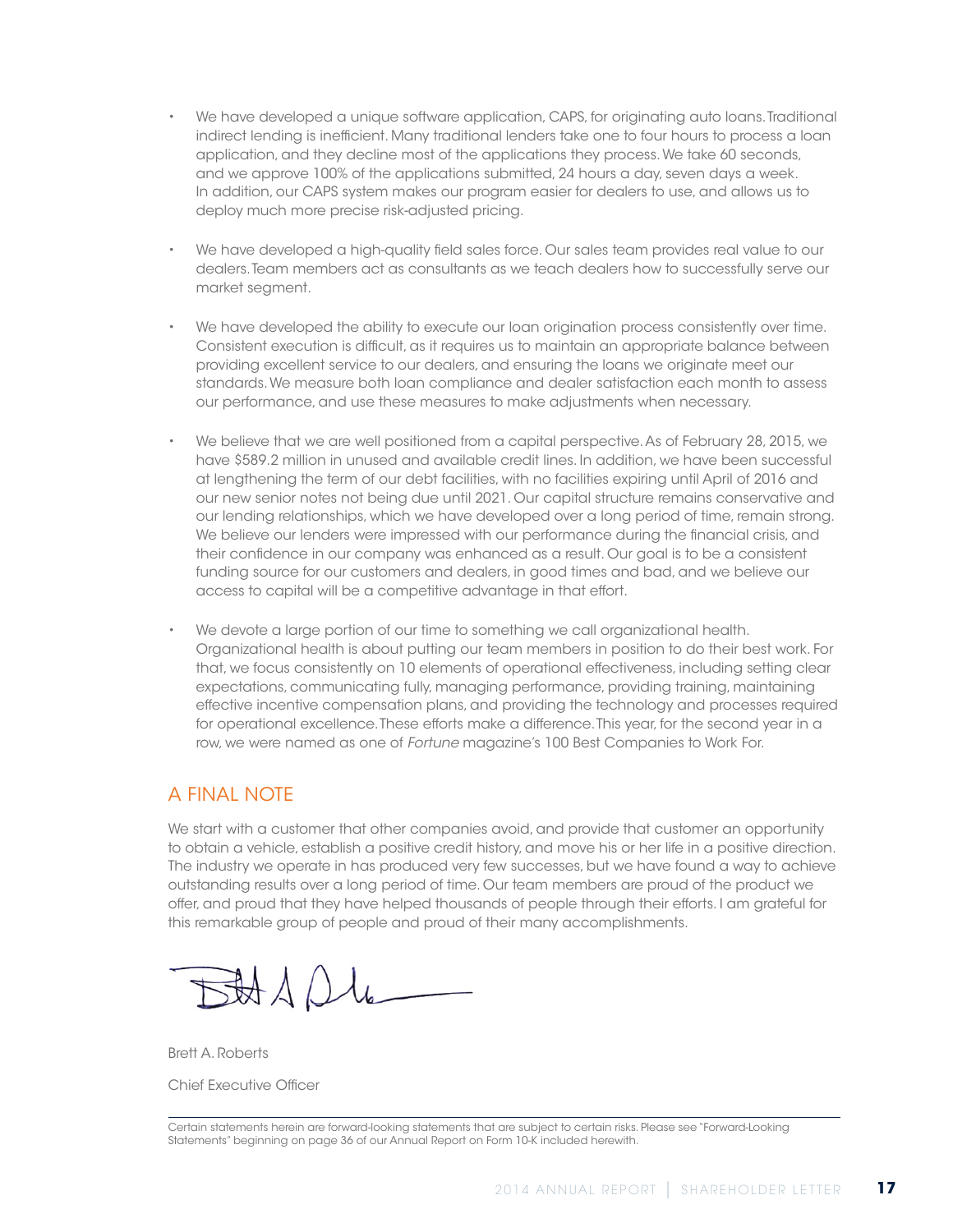### EXHIBIT A

#### *RECONCILIATION OF GAAP FINANCIAL RESULTS TO NON-GAAP MEASURES*

(\$ in millions)

|      | GAAP net    |                    | <b>Floating yield</b> |                    | Program fee | Senior notes                   |                    | Adjusted                | Imputed cost       |           | Economic |        |
|------|-------------|--------------------|-----------------------|--------------------|-------------|--------------------------------|--------------------|-------------------------|--------------------|-----------|----------|--------|
|      | income      |                    | adjustment            |                    | adjustment  | adjustment                     |                    | net income <sup>1</sup> |                    | of equity |          | Profit |
| 2001 | \$<br>24.7  | \$                 | 1.2                   | \$                 | (1.1)       | \$                             | \$                 | 24.8                    | \$                 | (29.6)    | \$       | (4.8)  |
| 2002 | \$<br>29.8  | \$                 | 2.8                   | \$                 | (2.2)       | \$<br>$\overline{\phantom{0}}$ | \$                 | 30.4                    | \$                 | (35.5)    | \$       | (5.1)  |
| 2003 | \$<br>24.7  | \$                 | 1.4                   | \$                 | (2.1)       | \$                             | \$                 | 24.0                    | $\mathsf{\hat{S}}$ | (34.7)    | \$       | (10.7) |
| 2004 | \$<br>57.3  | \$                 | (0.1)                 | \$                 | (1.0)       | \$<br>$\overline{\phantom{0}}$ | Ŝ                  | 56.2                    | \$                 | (34.4)    | \$       | 21.8   |
| 2005 | \$<br>72.6  | \$                 | (2.2)                 | \$                 | (2.1)       | \$<br>—                        | \$                 | 68.3                    | \$                 | (34.5)    | \$       | 33.8   |
| 2006 | \$<br>58.6  | \$                 | 0.4                   | \$                 | (2.8)       | \$<br>$\overline{\phantom{0}}$ | \$                 | 56.2                    | \$                 | (29.6)    | \$       | 26.6   |
| 2007 | \$<br>54.9  | $\mathsf{\hat{S}}$ | 3.6                   | \$                 | 5.0         | \$                             | \$                 | 63.5                    | \$                 | (27.3)    | \$       | 36.2   |
| 2008 | \$<br>67.2  | \$                 | 13.1                  | \$                 | 2.0         | \$<br>$\overline{\phantom{0}}$ | \$                 | 82.3                    | \$                 | (35.7)    | \$       | 46.6   |
| 2009 | \$<br>146.3 | \$                 | (19.6)                | \$                 | 0.8         | \$                             | $\mathsf{\hat{S}}$ | 127.5                   | $\mathsf{\hat{S}}$ | (46.0)    | \$       | 81.5   |
| 2010 | \$<br>170.1 | \$                 | 0.5                   | \$                 | 0.3         | \$<br>-                        | \$                 | 170.9                   | \$                 | (47.8)    | \$       | 123.1  |
| 2011 | \$<br>188.0 | $\mathsf{\hat{S}}$ | 7.1                   | $\mathsf{\hat{S}}$ | 0.3         | \$                             | $\mathsf{\hat{S}}$ | 195.4                   | $\mathsf{\hat{S}}$ | (51.1)    | \$       | 144.3  |
| 2012 | \$<br>219.7 | \$                 |                       | \$                 |             | \$<br>$\overline{\phantom{0}}$ | \$                 | 219.7                   | Ś                  | (56.7)    | \$       | 163.0  |
| 2013 | \$<br>253.1 | \$                 | (2.5)                 | \$                 |             | \$<br>$\qquad \qquad -$        | $\mathsf{\hat{S}}$ | 250.6                   | \$                 | (75.2)    | \$       | 175.4  |
| 2014 | \$<br>266.2 | \$                 | (6.0)                 | \$                 |             | \$<br>12.5                     | \$                 | 272.7                   | Ś.                 | (87.8)    | \$       | 184.9  |

<sup>1</sup> The adjusted net income results differ slightly from those published in the Company's year-end earnings releases. That is because the earnings release figures include additional adjustments related to taxes, non-recurring expenses and discontinued operations. Those additional adjustments have been excluded from this table for simplicity.

(\$ in millions)

|      | <b>GAAP</b> average<br>capital invested <sup>2</sup> |                    | <b>Floating yield</b><br>adjustment |                    | Program fee<br>adjustment | Senior notes<br>adjustment |       | Adjusted average<br>capital invested |         |
|------|------------------------------------------------------|--------------------|-------------------------------------|--------------------|---------------------------|----------------------------|-------|--------------------------------------|---------|
| 2001 | \$<br>466.8                                          | \$                 | 3.4                                 | $\mathsf{\hat{S}}$ | (0.3)                     | $\hat{\mathsf{S}}$         |       | \$                                   | 469.9   |
| 2002 | \$<br>457.6                                          | \$                 | 5.8                                 | $\mathsf{\hat{S}}$ | (1.4)                     | \$                         |       | Ŝ                                    | 462.0   |
| 2003 | \$<br>432.0                                          | \$                 | 7.9                                 | $\mathsf{\hat{S}}$ | (2.4)                     | \$                         |       | $\mathsf{\hat{S}}$                   | 437.5   |
| 2004 | \$<br>478.3                                          | \$                 | 8.7                                 | $\mathsf{\hat{S}}$ | (3.3)                     | \$                         |       | \$                                   | 483.7   |
| 2005 | \$<br>520.4                                          | \$                 | 7.5                                 | $\mathsf{\hat{S}}$ | (4.5)                     | $\hat{\mathsf{S}}$         |       | $\mathsf{\hat{S}}$                   | 523.4   |
| 2006 | \$<br>550.0                                          | Ś                  | 5.5                                 | \$                 | (7.0)                     | \$                         |       | Ŝ                                    | 548.5   |
| 2007 | \$<br>707.8                                          | $\mathsf{\hat{S}}$ | 8.2                                 | $\mathsf{\hat{S}}$ | (5.9)                     | $\hat{\mathcal{S}}$        |       | \$                                   | 710.1   |
| 2008 | \$<br>963.6                                          | \$                 | 13.8                                | Ś                  | (2.4)                     | \$                         |       | \$                                   | 975.0   |
| 2009 | \$<br>986.5                                          | \$                 | 13.2                                | $\mathsf{\hat{S}}$ | (1.0)                     | $\hat{\mathsf{S}}$         |       | \$                                   | 998.7   |
| 2010 | \$<br>1.069.5                                        | \$                 | 5.2                                 | $\mathsf{\hat{S}}$ | (0.5)                     | $\mathsf{\hat{S}}$         |       | \$                                   | 1.074.2 |
| 2011 | \$<br>1,362.0                                        | $\mathsf{\hat{S}}$ | 9.4                                 | $\mathsf{\hat{S}}$ | (0.3)                     | $\hat{\mathcal{S}}$        |       | $\mathsf{\hat{S}}$                   | 1,371.1 |
| 2012 | \$<br>1,731.7                                        | Ś                  | 11.1                                | \$                 |                           | \$                         |       | \$                                   | 1,742.8 |
| 2013 | \$<br>2,039.3                                        | $\mathsf{\hat{S}}$ | 9.9                                 | $\mathsf{\hat{S}}$ |                           | $\mathsf{\hat{S}}$         |       | $\mathsf{\hat{S}}$                   | 2,049.2 |
| 2014 | \$<br>2,338.4                                        | \$                 | 6.7                                 | \$                 |                           | \$                         | (7.0) | \$                                   | 2.338.1 |

2. Average capital invested is defined as average debt plus average shareholders' equity.